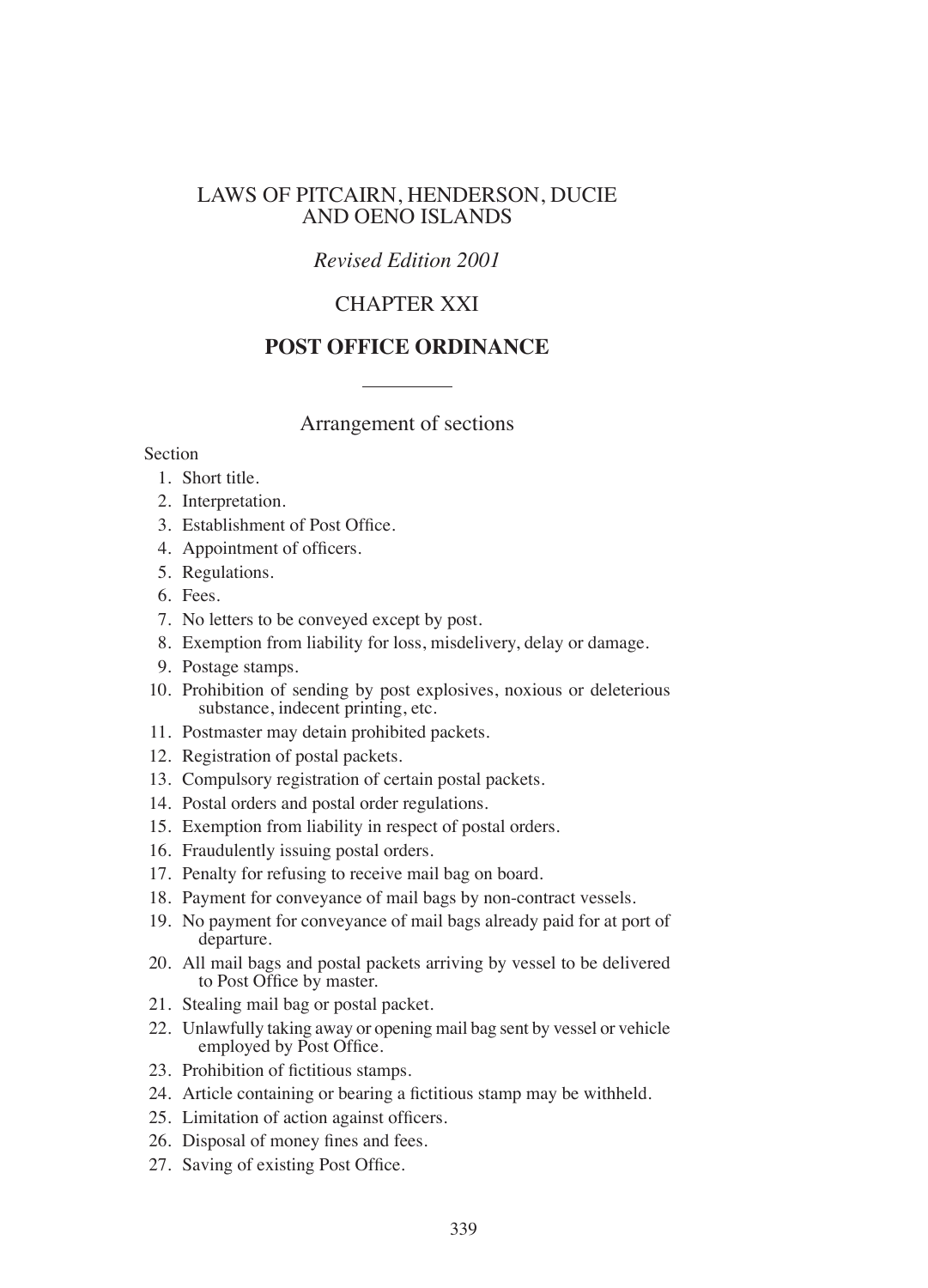of a post ofice in Pitcairn Island.

An ordinance to provide for the establishment and regulation

[9th September, 1954]

Ordinances Nos: 3 of 1954. 2 of 1985. 4 of 2000.

Short title.

**Interpretation** 

**1.** This ordinance may be cited as the Post Office Ordinance.

**2.**—(1) In this ordinance unless the context otherwise requires—

"letter" includes a postcard or reply postcard or letter-card;

- "mail" includes every conveyance by which postal packets are carried whether it be an aircraft, vessel, car, coach, cart, horse or any other conveyance and also a person employed in conveying postal packets and also any vessel employed by or under the post ofice for the transmission of postal packets by contract or otherwise in respect of postal packets transmitted by the vessel;
- "mail bag" includes a bag, box, parcel or any other envelope or covering in which postal packets in course of transmission by post are conveyed whether it does or does not contain any such packet;
- "Mayor" means the person from time to time holding the ofice of Mayor of Pitcairn under the provisions of the Local Government Ordinance;
- "oficer of the Post Ofice" includes the Postmaster and any person employed in any business of the Post Ofice whether appointed by the Governor or employed by the Postmaster;
- "postal packet" means a letter, postcard, reply postcard, newspaper, printed packet, pattern or sample packet, or parcel, and every packet or article transmissible by post and includes a telegram when conveyed by post;

"prescribe" means prescribe by regulations.

- (2) For the purposes of this ordinance—
	- (a) a postal packet shall be deemed to be in course of transmission by post from the time of its being delivered to a post ofice to the time of its being delivered to the person to whom it is addressed; and
	- (b) the delivery of a postal packet at the house of the person to whom the packet is addressed or to him or her or to his or her servant or agent or other person considered to be authorized to receive the packet shall be a delivery to the person to whom it is addressed.

cap. 11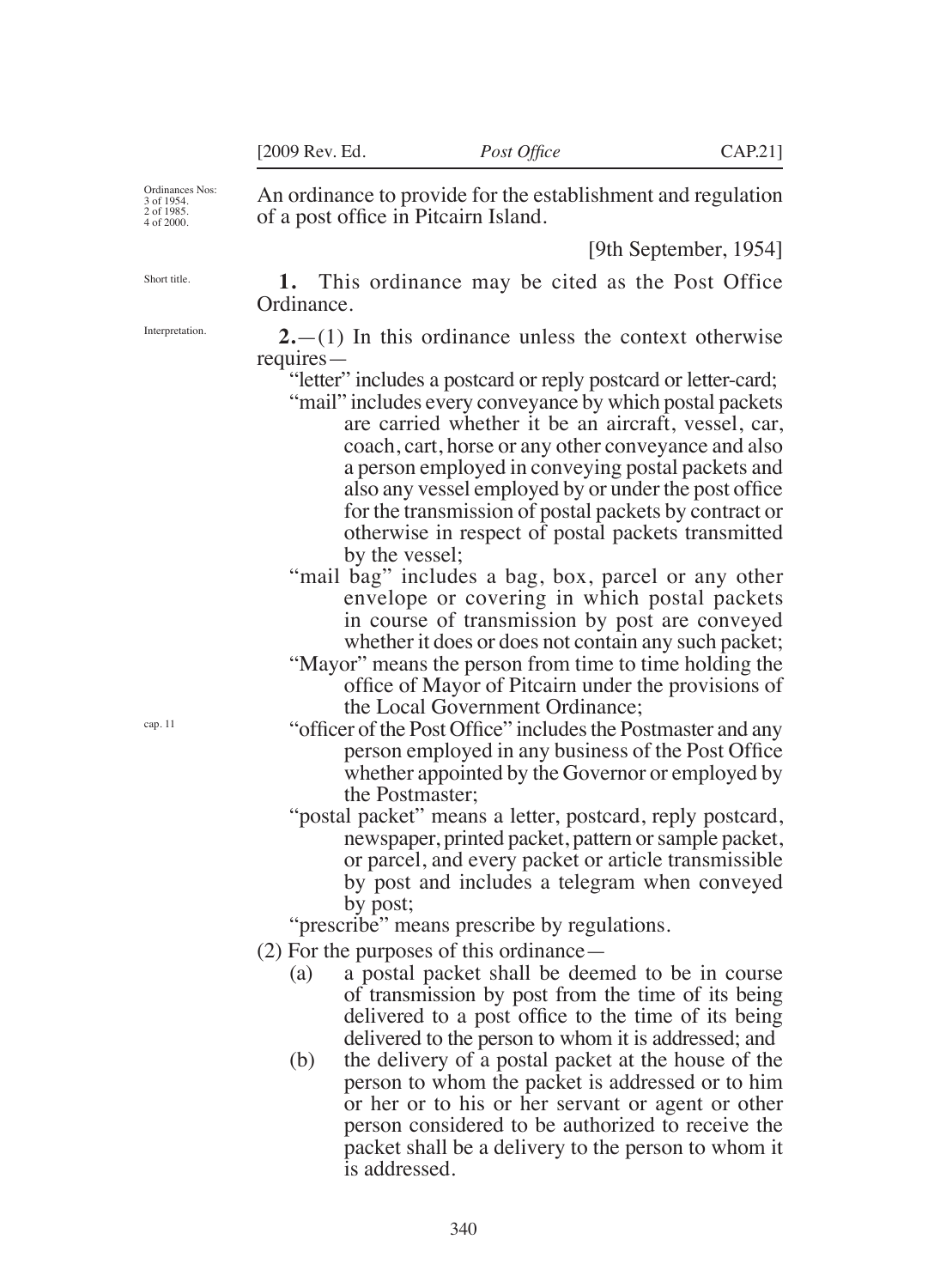**3.** The Governor shall establish a Post Ofice in Pitcairn Island.

**4.** The Governor shall appoint a Postmaster and such other oficers as may be necessary for the purposes of this ordinance.

**5.** The Mayor, with the approval of the Governor, may make regulations for any purpose for which regulations may be made under this ordinance, and for prescribing anything which may be prescribed under this ordinance, and in particular, but without prejudice to the generality of the foregoing powers, for regulating or prescribing—

- (a) the receipt, despatch, carriage and delivery or disposal of postal packets;
- (b) the dimensions and weights of postal packets;
- (c) the general or particular conditions with which postal packets must comply;
- (d) the supply, sale and use of postage stamps;
- (e) the registration of postal packets;
- (f) the conduct of the Post Ofice; and
- (g) the arrangements for the collection of any duties of Customs or any duties or fees other than those prescribed by section 6 of this ordinance.

**6.** The Mayor with the approval of the Governor, may prescribe the fees, rates or charges to be levied and received for the conveyance of postal packets and for any other services rendered by the Post Ofice.

**7.**—(1) No letters shall be conveyed into or out of Pitcairn Island from or to any place between which and the Island postal communications are established, or be delivered or be distributed in the Island, otherwise than by or through the post, except—

- (a) letters taken by a private friend on his way, journey or travel to be delivered by him to the person to whom they are directed without hire, reward or other profit or advantage for receiving, carrying or delivering them;
- (b) letters solely concerning the affairs of the sender or receiver thereof sent by a messenger on purpose;
- (c) letters solely concerning goods or property, sent either by sea, by land or by air, to be delivered with the goods or property which the letters concern without hire, reward or profit or advantage for receiving, carrying or delivering them:

 Provided that such letters are open to inspection and have superscribed thereon the words

Establishment of Post Ofice.

Appointment of oficers.

Regulations.

Fees.

No letters to be conveyed except by post.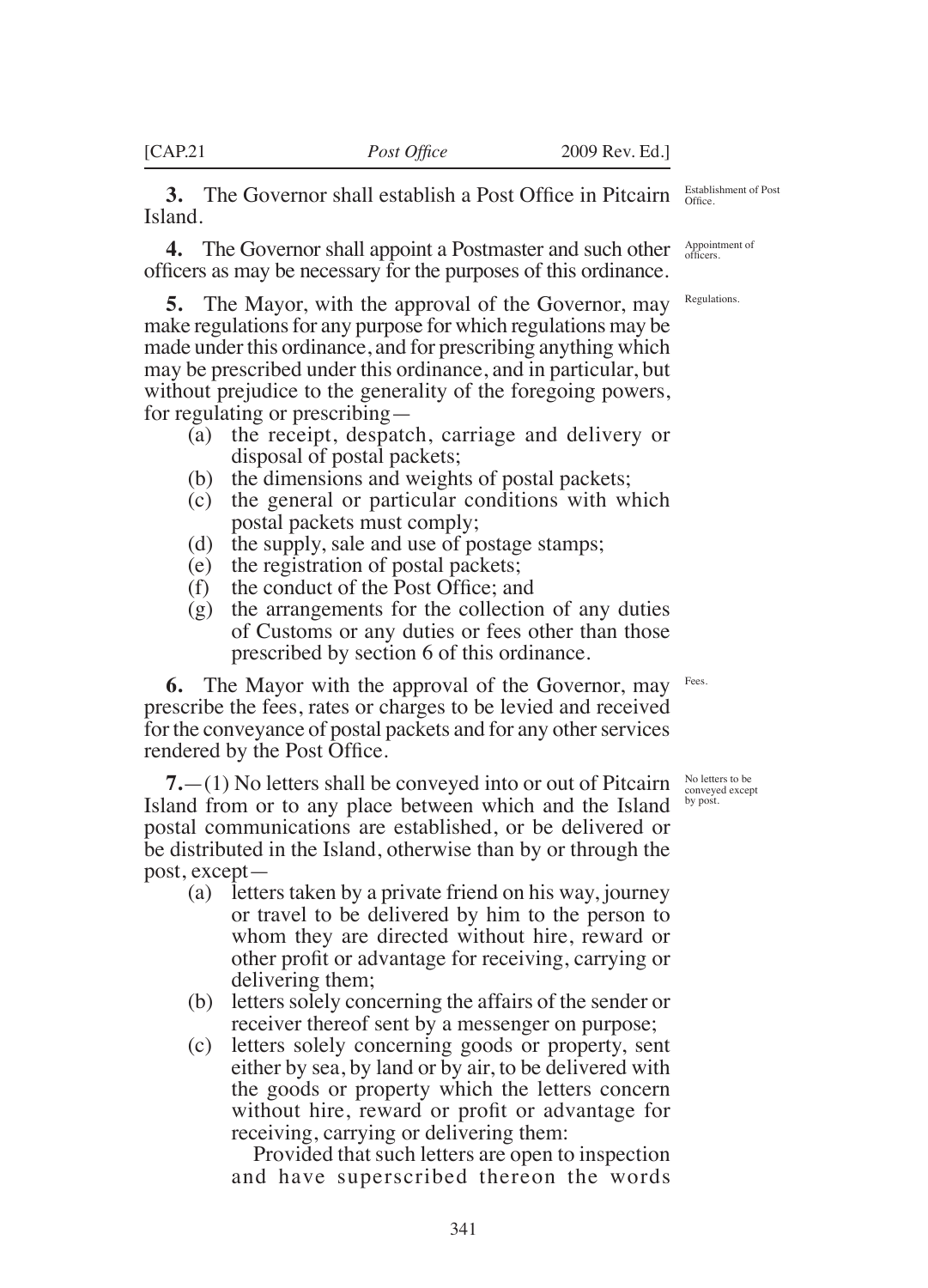"Consignee's Letter" or other words to the same effect;

(d) letters carried by a servant of the sender or by a special messenger employed by him.

But nothing herein contained shall authorize any person to make a collection of those excepted letters for the purpose of sending them in the manner hereby authorized.

(2) Subject as aforesaid the following persons are expressly forbidden to carry a letter or to receive, collect or deliver a letter although they do not receive hire or reward for it, that is to say—

- (a) common known carriers, their servants or agents, except a letter concerning goods in their aircraft or vehicles or conveyances;
- (b) owners, masters or commanders of vessels to or from Pitcairn Island or their servants or agents, except in respect of letters of merchants, owners of ships or goods on board;
- (c) passengers or other persons on any aircraft or train, vehicle, vessel or other conveyance;
- (d) oficers of the Post Ofice, except in respect of letters in course of transmission by post.

(3) Any person who sends or causes to be sent, or tenders or delivers in order to be sent, or conveys, or performs any service incidental to conveying any letter in contravention of the provisions of this section, or makes a collection of those excepted letters for the purpose of conveying or sending them either by post or otherwise, shall be guilty of an offence and liable upon conviction to a fine not exceeding fifty dollars and in default of payment to imprisonment not exceeding one month.

**8.**—(1) The Government shall not incur any liability by reason of the loss, misdelivery, delay of or damage to any postal packet in course of transmission by post.

(2) No oficer of the Post Ofice shall incur any liability by reason of any such loss, misdelivery, delay or damage unless that person has caused the same intentionally or by his negligence.

**9.**—(1) The Mayor may, with the approval of the Governor, cause to be provided postage stamps of such kinds and denoting such values as he may consider necessary for the purposes of this ordinance.

(2) The Mayor may, with the approval of the Governor, declare by notice published by afixing copies thereof to the public notice board, that any postage stamps shall cease to be

Exemption from liability for loss, misdelivery, delay or damage.

Postage stamps.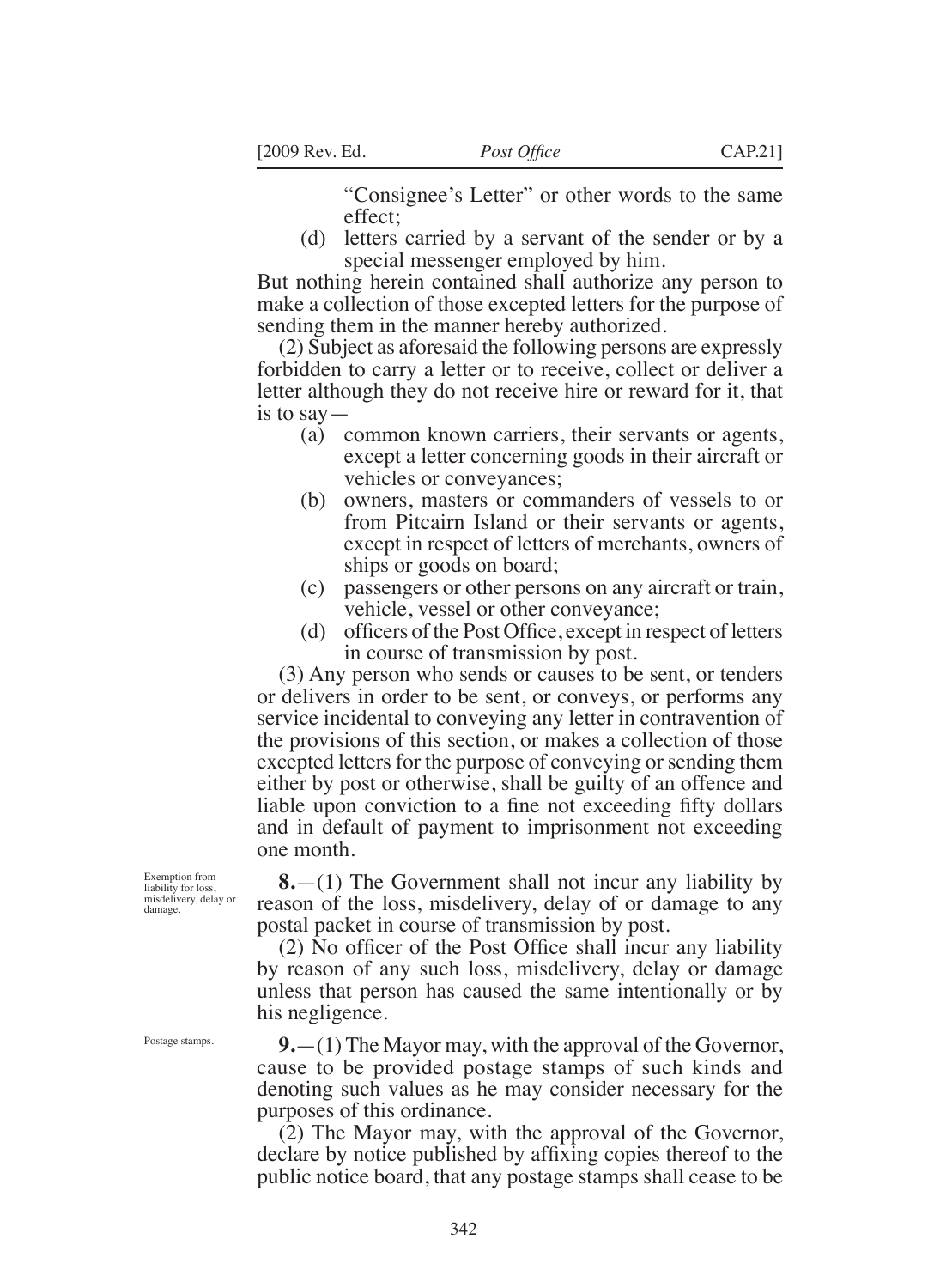valid for the purposes of this ordinance and thereupon such postage stamps shall cease to be valid.

**10.**—(1) No person shall send or attempt to send by post any postal packet which—

- (a) encloses any explosive substance, any ilth, any noxious or deleterious substance, any sharp instrument not properly protected, any living creature which is either noxious or likely to injure other postal packets in course of transmission by post or an oficer of the Post Ofice, or any article or thing whatsoever which is likely to injure either other postal packets in course of transmission by post or any oficer of the Post Ofice; or
- (b) encloses any indecent, obscene or seditious printing, painting, photograph, cinematograph ilm, lithograph, engraving, book or card or any other indecent, obscene or seditious article; or
- (c) has on the packet or on the cover thereof any words, marks or designs of an indecent, obscene, seditious, scurrilous, threatening, libellous or grossly offensive character;
- (d) bears any ictitious postage stamp or purports to be prepaid with any postage stamp which has been previously used to prepay any other postal packet or which has been previously used in payment of stamp duty;
- (e) contains any public lottery ticket or any advertisement of prizes or any other announcement relating to public lottery sweepstakes;
- (f) deals with a fraudulent or immoral business or undertaking or one which purports to foretell future events;
- (g) contains any article or thing prohibited by the laws of the Islands or the country to which the postal packet is addressed; or
- (h) contains opium, morphine, cocaine or any other narcotic except in accordance with regulations made under section 5 hereof.

(2) If any person acts in contravention of this section he shall be guilty of an offence and shall on conviction be liable to a fine not exceeding one thousand dollars or to imprisonment not exceeding one year or to both such fine and imprisonment.

(3) The detention in the Post Ofice of any postal packet on the ground of its being in contravention of this section shall not exempt the sender from any proceedings which might have

Prohibition of sending by post explosives, noxious or deleterious substance, indecent printing, etc.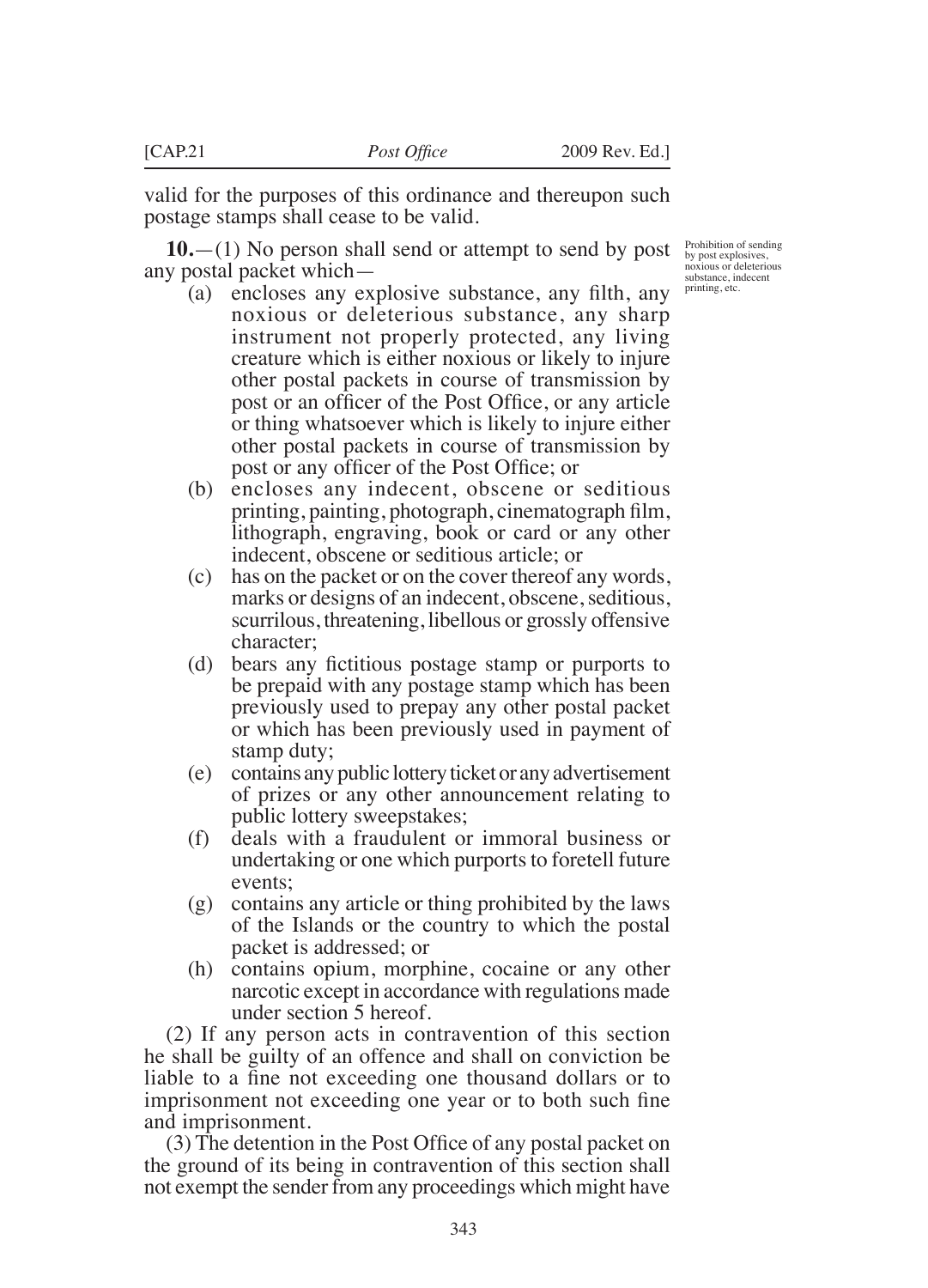been taken if the packet had been delivered in due course of post.

**11.** Where the Postmaster has reason to suspect that any postal packet contains anything in contravention of the provisions of section 10 hereof he or she may cause such postal packet to be detained and opened, and if it is found to contain such matter the Postmaster shall cause it to be destroyed or dealt with in such other manner as, subject to any regulations made hereunder, the Mayor shall direct:

Provided that no such postal packet being a closed letter shall be so opened without the consent in writing of the Mayor.

**12.** The sender of any postal packet, excepting a parcel, may upon payment of the prescribed fee in addition to the ordinary postage have that packet registered and obtain a receipt for the same from the Postmaster, but no such registration or receipt shall confer on any person any right to compensation or otherwise or impose on any oficer of the Post Ofice any liability for the loss of any such packet or of the contents thereof:

Provided that the Postmaster may in his or her discretion and subject to requirements and limitations prescribed by regulation pay compensation for the loss of any registered postal packet or of the contents thereof.

**13.** Every postal packet containing coin, bank notes, currency notes, negotiable instruments payable to bearer, platinum, gold or silver manufactured or not, precious stones, jewels and other valuable articles shall, if posted unregistered, be liable to compulsory registration and to a consequent charge on delivery equal to double the amount of any deficiency in prepayment as a registered packet which may be shown thereon, but upon no postal packet compulsorily registered as aforesaid shall compensation be paid in case of loss.

**14.**—(1) The Mayor may, with the approval of the Governor, provide for the remitting of sums of money through the Post Ofice by means of postal orders and may make regulations as to such orders.

(2) In particular and without prejudice to the generality of the foregoing power such regulations may prescribe—

- (a) the limit of amount for which a postal order may be issued;
- (b) the period during which a postal order shall remain current; and
- (c) the rates of commission or the fees to be charged on postal orders.

Registration of postal

packets.

Postmaster may detain prohibited packets.

Compulsory registration of certain postal packets.

Postal orders and postal order regulations.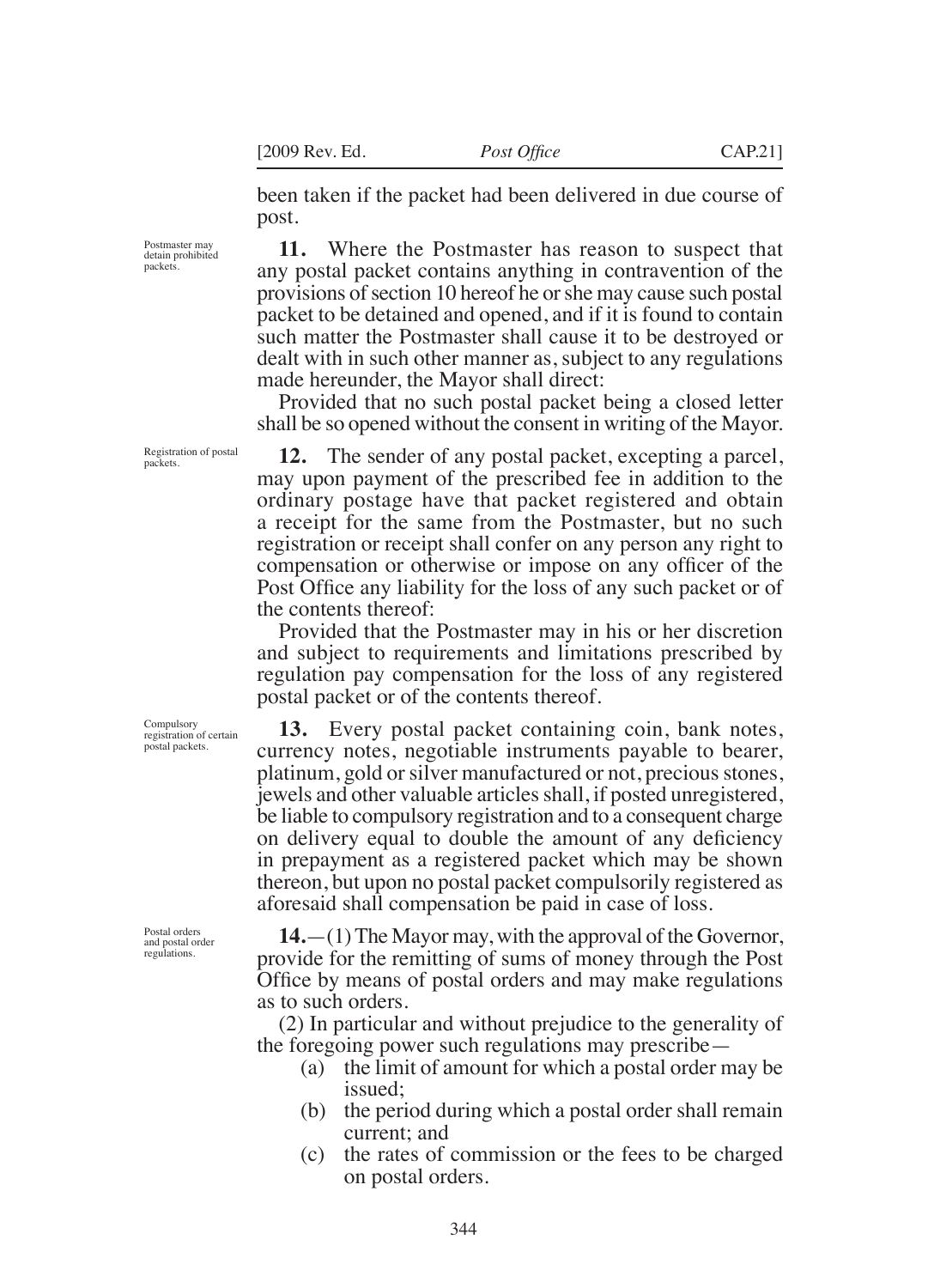(3) Postal orders shall be issued and paid at such times and in such manner as the Postmaster may direct.

**15.** The Government shall not incur liability for any loss caused by—

- (a) anything done under any regulation made under the last preceding section;
- (b) the wrong payment of a postal order;
- (c) delay in payment of a postal order; or
- (d) any other irregularity in connexion with a postal order;

and no oficer of the Post Ofice shall incur any such liability unless he or she has knowingly caused the same fraudulently or maliciously or by any wilful act or default.

**16.**—(1) If any oficer of the Post Ofice grants or issues any postal order with a fraudulent intent he or she shall be guilty of an offence and be liable to imprisonment for any term not exceeding seven years.

(2) If any oficer of the Post Ofice re-issues a postal order previously paid he or she shall be deemed to have issued the order with a fraudulent intent under this section.

**17.** If any master or person in charge of any vessel about to depart from Pitcairn Island to any port or place beyond the Island shall (after being thereto required by the Postmaster) refuse or neglect to receive on board such vessel any mail bag or to give a receipt for the same being thereto required by the person tendering or delivering such mail bag, or shall refuse or neglect carefully to deposit such mailbag in some secure and dry place on board of such vessel, or to convey the same upon her then intended voyage, such master or person shall be guilty of an offence and shall be liable to a fine not exceeding one thousand dollars and in default of payment to imprisonment for a term not exceeding six months.

**18.**—(1) Every master or person in charge of any vessel about to depart from Pitcairn Island for any other place beyond the Island, who receives on board thereof any mail bag for the purpose of conveying the same according to the direction thereof, shall be entitled to demand and receive for the carriage thereof payment at rates to be from time to time prescribed by the Governor.

(2) Nothing herein contained shall entitle the master or person in charge of any vessel under contract for the carriage of mail bags to receive payment for the same as aforesaid.

**19.** No payment shall be made to the master or person in charge of any vessel arriving from any port or place beyond start at port of departure.

Exemption from liability in respect of postal orders.

Fraudulently issuing postal orders.

Penalty for refusing to receive mail bag on board.

Payment for conveyance of mail bags by non-contract vessels.

No payment for conveyance of mail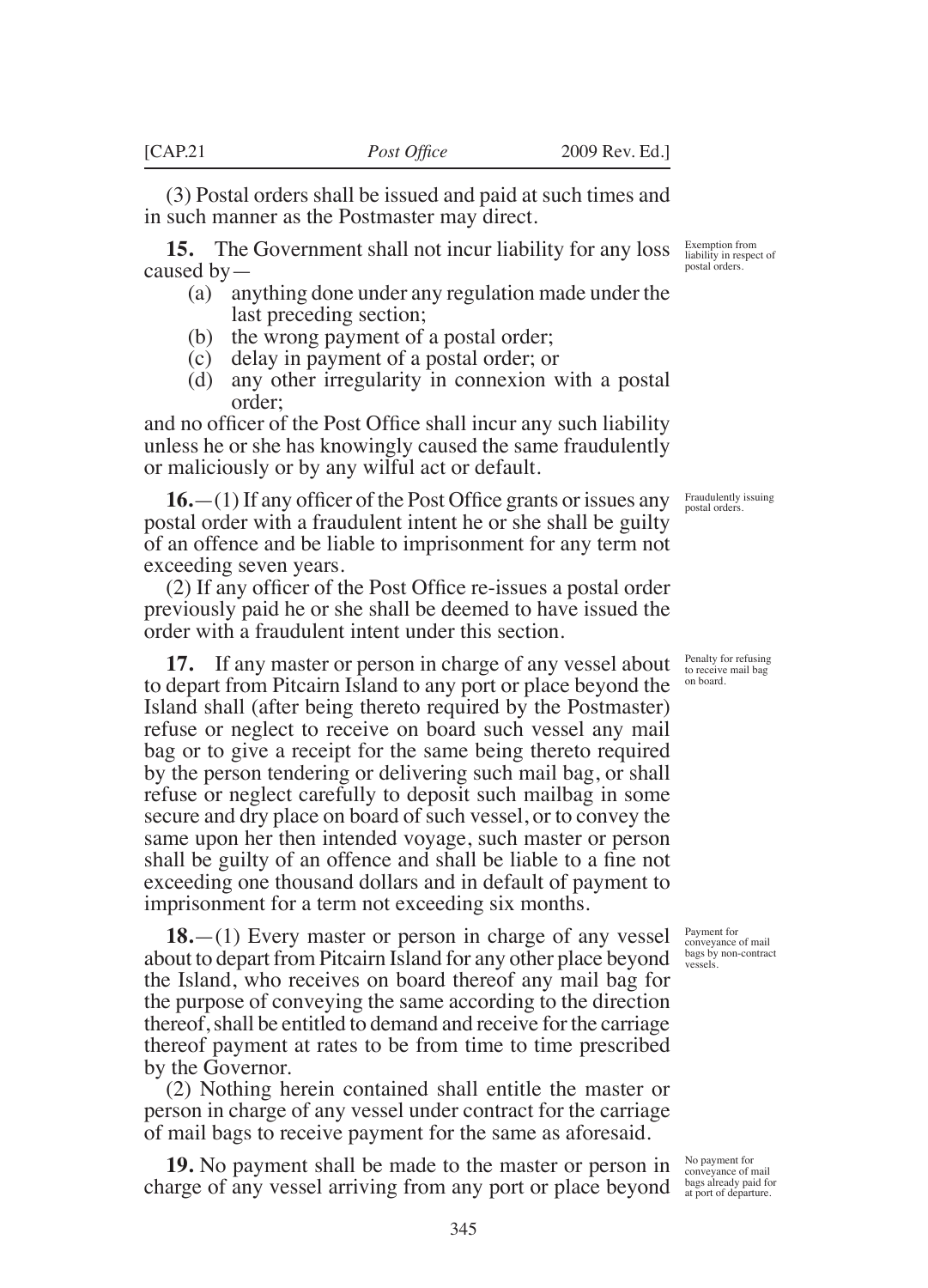Pitcairn Island for the conveyance of any mail bag on which payments have already been made at the port of departure.

**20.** All mail bags and every loose postal packet which at the time of the arrival of any vessel at Pitcairn Island from any port or place beyond the same shall be on board thereof directed to any person in the Islands shall be delivered to the Postmaster or to any person duly authorized in that behalf. Any person who shall knowingly or negligently detain or keep in his or her possession or shall neglect or refuse to deliver any mail bag or any postal packet shall be guilty of an offence, and shall be liable to a fine not exceeding one thousand dollars and in default of payment to imprisonment for a term not exceeding six months:

Provided that nothing in this section shall apply to letters concerning goods on board such vessel and to be delivered with such goods or containing any commission, writ or afidavit or suit by way of introduction only or concerning the bearer's private affairs.

Stealing mail bag or postal packet.

All mail bags and postal packets arriving by vessel to be delivered to Post Ofice by master.

- **21.** Any person who—
	- (a) steals a mail bag; or
	- (b) steals any postal packet in course of transmission by post; or
	- (c) steals any chattel or money or valuable security out of a postal packet in course of transmission by post; or

(d) stops a mail with intent to rob or search the mail, shall be guilty of an offence and shall be liable to imprisonment for any term not exceeding three years.

**22.** Any person who unlawfully takes away or opens a mail bag sent by any vessel or vehicle employed by or under the Post Ofice for the transmission of postal packets under contract, or unlawfully takes a postal packet in course of transmission by post out of a mail bag so sent, shall be guilty of an offence and shall be liable to imprisonment for any term not exceeding three years.

**23.**—(1) A person shall not knowingly use for the purpose of the Post Ofice any ictitious stamp.

(2) Subject to such conditions as may be prescribed it shall be lawful for a person to make or have in his possession a fictitious stamp or make or have in his possession a die, plate, instrument or materials for making such a stamp but not otherwise.

(3) Any person who acts in contravention of this section shall be guilty of an offence and liable to a fine not exceeding

Unlawfully taking away or opening mail bag sent by vessel or vehicle employed by Post Ofice.

Prohibition of fictitious stamps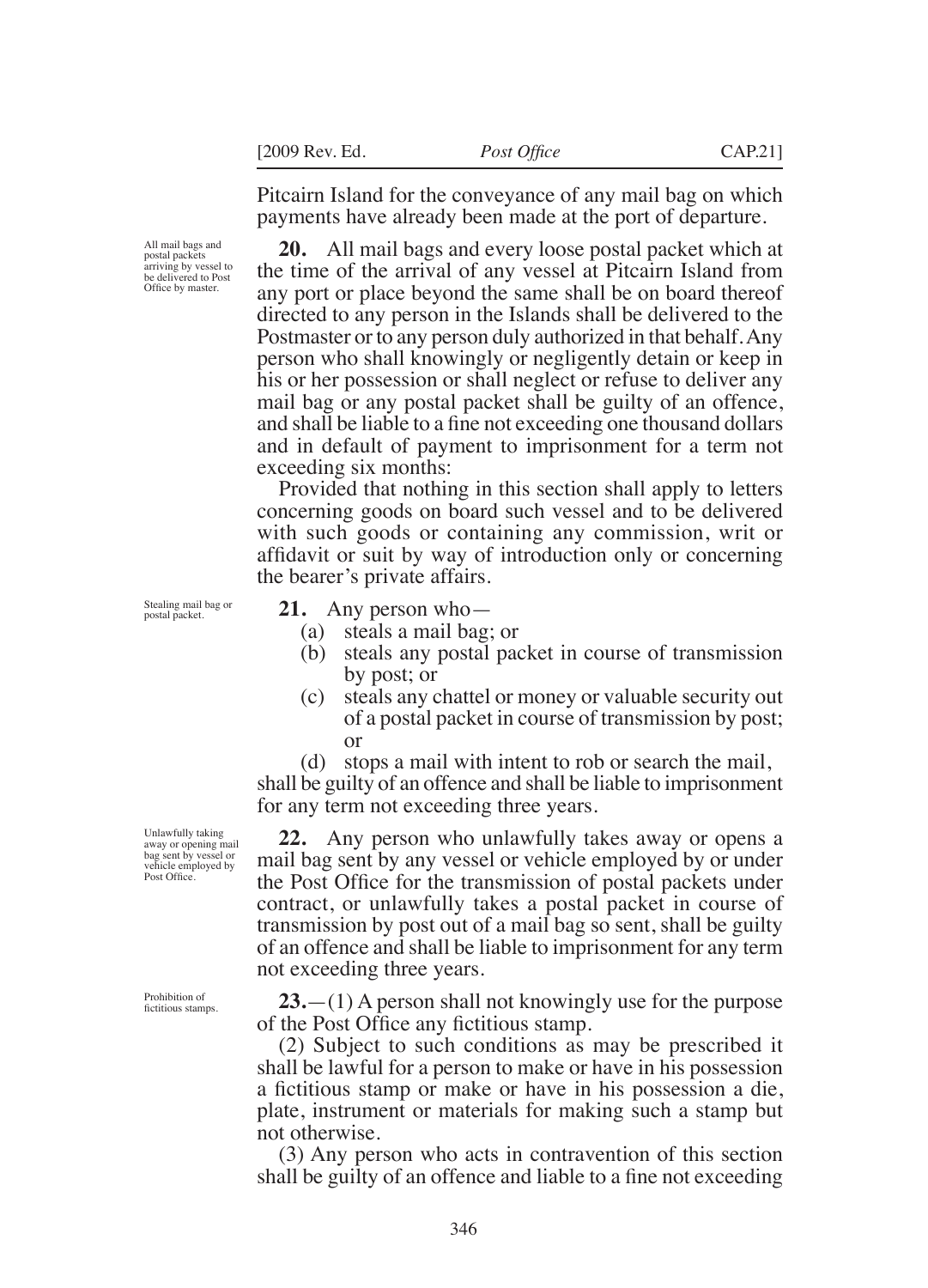two hundred dollars.

(4) Any stamp, die, plate, instruments or materials found in possession of any person in contravention of this section may be seized and shall on conviction of such person be forfeited.

(5) For the purposes of this section "ictitious stamp" shall mean any facsimile imitation or representation whether on paper or otherwise of any stamp for the time being authorized or required to be used for the purpose of the Post Ofice or of any stamp for denoting a current rate of postage of any country outside Pitcairn Island.

 $24.$ —(1) Whenever it is notified by the Postal Administration of any country to the Postmaster that any postal packet contains or bears any ictitious postage stamp, that is to say any facsimile or imitation or representation of any stamp for denoting any rate of duty or postage, or purports to be prepaid with any postage stamp which has been previously used to prepay any other postal packet, or whenever any postal packet containing or bearing any such fictitious postage stamp is found in the Post Ofice of Pitcairn Island, it shall be the duty of the Postmaster to withhold the delivery of such postal packet from the person to whom the same may be addressed, unless such addressee or his or her representative consents to make known the name and address of the sender and to place at the disposal of the Post Ofice, after having taken cognizance of the contents, the entire packet, if it is inseparable from the offence itself, or else the part of the packet, wrapper or other portion of such postal packet which contains the address, if any, and the stamp so stated to be ictitious or used, and provided also that such addressee or representative shall sign or fill up any document that may be required by the Postmaster embodying the above information.

(2) In the event of the refusal of the addressee or his or her representative to comply with the above requirements such postal packet may either be sent back to the country of origin or may be dealt with or disposed of in such manner as may be authorized by the Mayor.

**25.** If any action or suit shall be commenced against any oficer of the Post Ofice for damages on account of anything done or omitted to be done in pursuance of this ordinance the same shall be commenced within twelve months after the act committed or omitted, and no such action shall be commenced until one month after notice thereof and of the cause thereof shall have been delivered to the defendant or left at his usual place of abode by the party intending to commence such action, and upon the back of such notice shall be endorsed

Limitation of action against oficers.

Postal packet containing or bearing a ictitious stamp.

347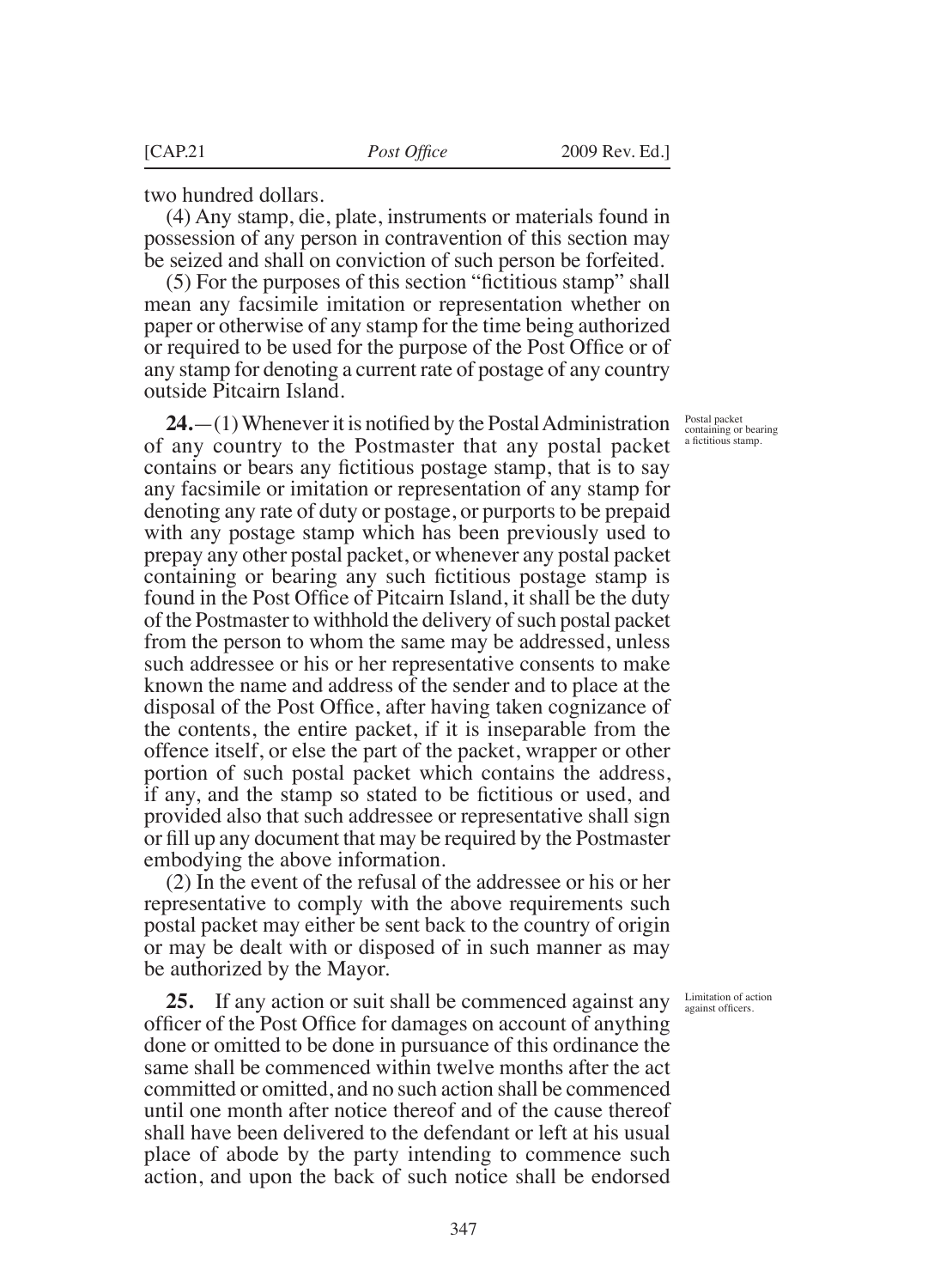the name and place of abode or business of the plaintiff and his or her attorney or agent. The defendant in such action may plead the general issue and give the special matter in evidence, and if it shall appear that the action was commenced after the time before limited for bringing the same the court shall give judgment for the defendant.

**26.** All moneys levied and received and all penalties recovered under the provisions of this ordinance shall be paid to the general revenue of the Islands.

**27.** The Post Ofice in Pitcairn Island at the commencement of this ordinance shall be deemed to have been established by the Governor under this Ordinance.

Disposal of money fines and fees.

Saving of existing Post Ofice.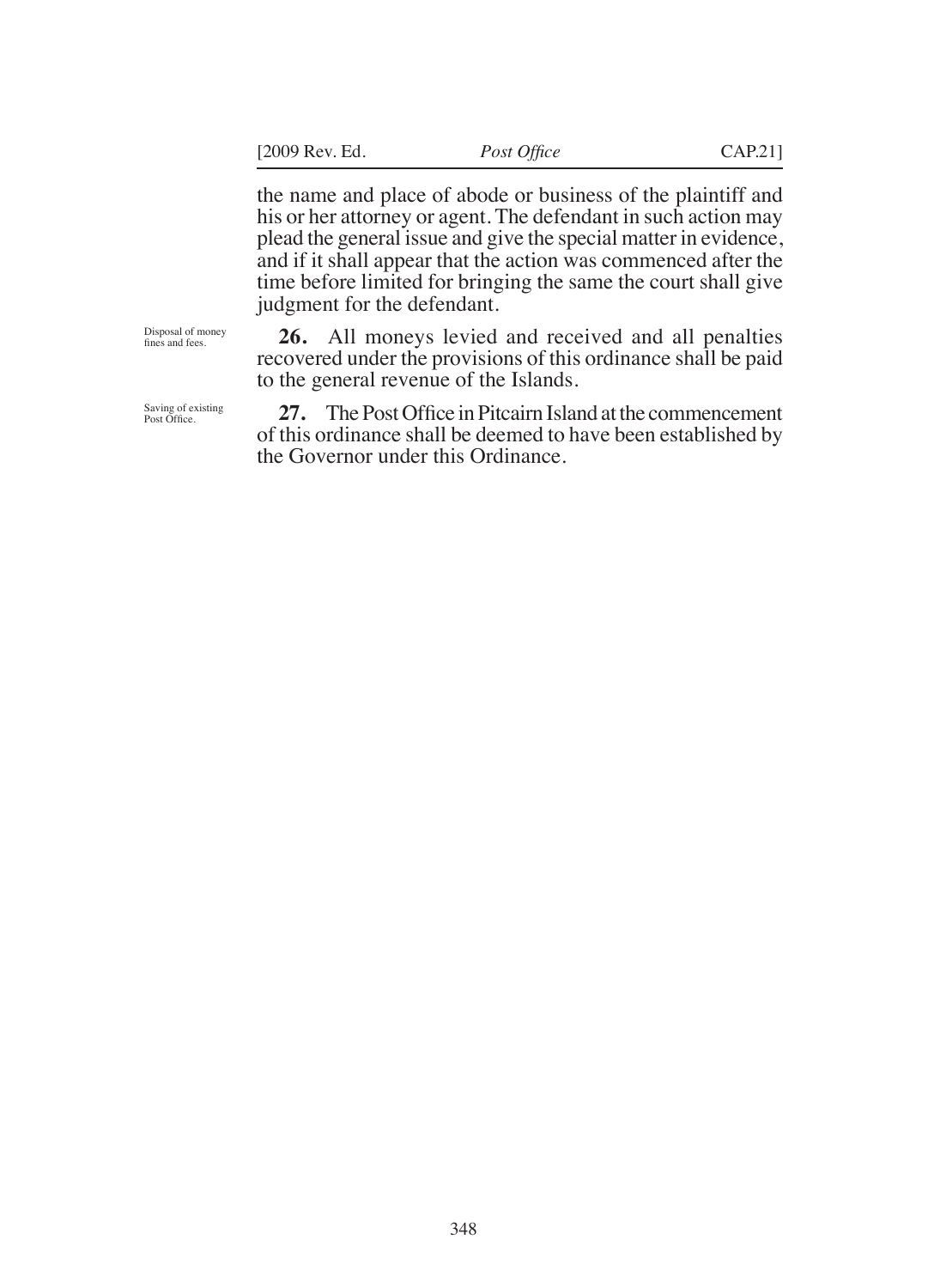# CHAPTER XXI

# POST OFFICE

## Sections 5 and 6

# **POST OFFICE REGULATIONS**

Made by the Island Magistrate (or, as from 19 May 2000, the Mayor) and approved by the Governor

## **Arrangement of Parts**

#### PART I—GENERAL

#### Regulation

- 1. Short title.
- 2. Hours of attendance.
- 3. Fees.
- 4. Dimensions and weights.
- 5. Suitable packing.
- 6. Irregular enclosures.
- 7. Open for inspection.
- 8. Contravention of Regulations.
- 9. Inquiries.
- 10. Overseas mail subject to Conventions.
- 11. Enclosures in letters.

#### PART II—COMMERCIAL PAPERS

- 12. Commercial papers.
- 13. Regulations for printed papers to apply.

## PART III—PRINTED PAPERS

- 14. Printed papers.
- 15. How to be made up.

## PART IV—PACKAGES GROUPED TOGETHER

16. Commercial and printed papers in same packet.

#### PART V—PACKING

- 17. Small packets.
- 18. Fragile articles, etc.
- 19. Sealed packages.
- 20. Packing not obligatory.

Regulations:<br>
1 June 1960,<br>
1 June 1960,<br>
13 April 1964,<br>
3 October, 1968,<br>
22 November, 1971,<br>
22 April, 1977,<br>
21 May 1987,<br>
11 May 1987,<br>
19 April 1994,<br>
31 December 2010.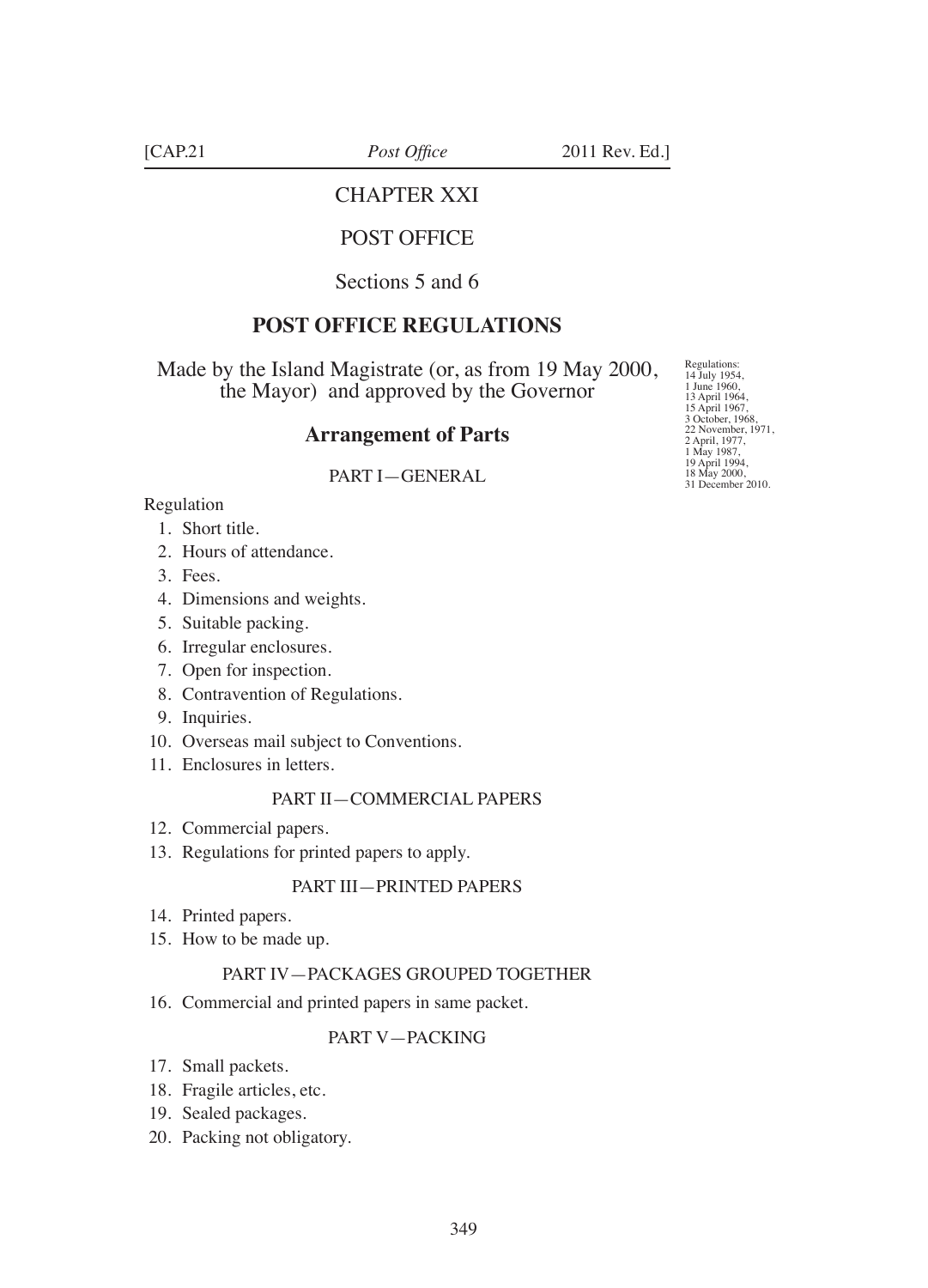#### PART VI—SMALL PACKETS

Regulation

21. Small packets.

#### PART VII—UNPAID AND INSUFFICIENTLY PREPAID **CORRESPONDENCE**

22. Double deficiency chargeable.

## PART VIII—REGISTRATION

- 23. Address to be in ink.
- 24. Hours for registration.
- 25. To be prepaid.
- 26. Cover to be in sound condition.
- 27. Number and receipt.
- 28. Acknowledgment of receipt.
- 29. Compulsory registration in certain cases.
- 30. Receipt for delivery.
- 31. Undeliverable packets.

#### PART IX—COMPENSATION FOR LOSS OF REGISTERED PACKETS

- 32. Compensation may be paid.
- 33. Circumstances in which compensation not payable.
- 34. No compensation where loss due to act of sender.
- 35. Amount of compensation.
- 36. Receipt to be produced.
- 37. Application for compensation.
- 38. Time limit on claims.
- 39. Packets lost abroad.

### PART X—DELIVERY OF POSTAL PACKETS

- 40. Delivery to member of family etc.
- 41. To whom delivery to be made.

#### PART XI—PROHIBITED POSTAL PACKETS

- 42. Prohibited postal packets.
- 43. Transmission of coin, etc.
- 44. Prohibited packets, how dealt with.

#### PART XII—TRANSPARENT AND PANEL ENVELOPES

- 45. Transparent envelopes, etc.
- 46. Envelopes with transparent panels.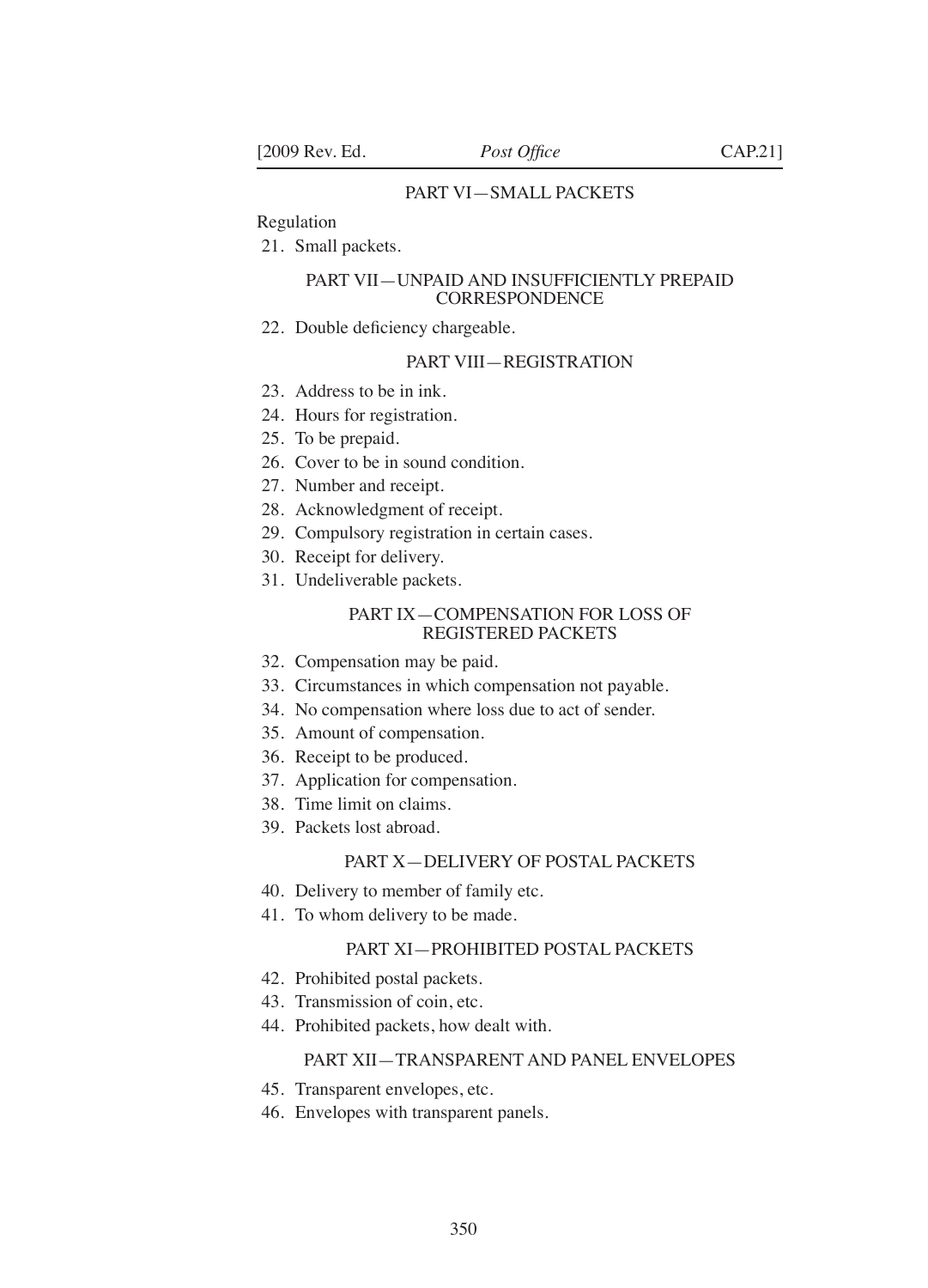#### PART XIII—PARCEL POST

#### Regulation

- 47. Interpretation.
- 48. Name, address and declaration of contents.
- 49. Parcels to be handed in at Post Ofice.
- 50. Certificate of posting.
- 51. Parcels liable to letter rate.
- 52. Charges on redirected parcels.
- 53. Stoppage and stoppage fee.
- 54. Return of unclaimed parcel.
- 55. Delivery of parcel.
- 56. Two or more parcels not to be sent as one.
- 57. Packing of parcels.
- 58. Delay of despatch for safety reasons.
- 59. Requests for treatment of undelivered parcels.
- 60. Return of parcel in absence of request.
- 61. Delivery may be deferred to avoid delay in delivery of letters.
- 62. Disposal of undeliverable parcels.
- 63. Compensation for loss of parcel.
- 64. When compensation not payable.
- 65. Delivery to person other than addressee.

## PART XIV—REDIRECTION

- 66. Form and signature of notices, etc.
- 67. Change of address.
- 68. Charges for redirection.
- 69. Redirection of unpaid, etc., packets.

#### PART XV—FRANKING OF POSTAL PACKETS

 70. Oficial documents to be franked by authorised persons for free transmission.

## PART XVI—UNDELIVERED POSTAL PACKETS

- 71. Undeliverable packets.
- 72. How undelivered packets to be dealt with.
- 73. Disposal of undelivered packets.

## PART XVII—THE POSTMASTER AND THE PUBLIC

- 74. Information.
- 75. Return of postal packets.
- 76. Weighing of postal packets.
- 77. Giving of change. SCHEDULE.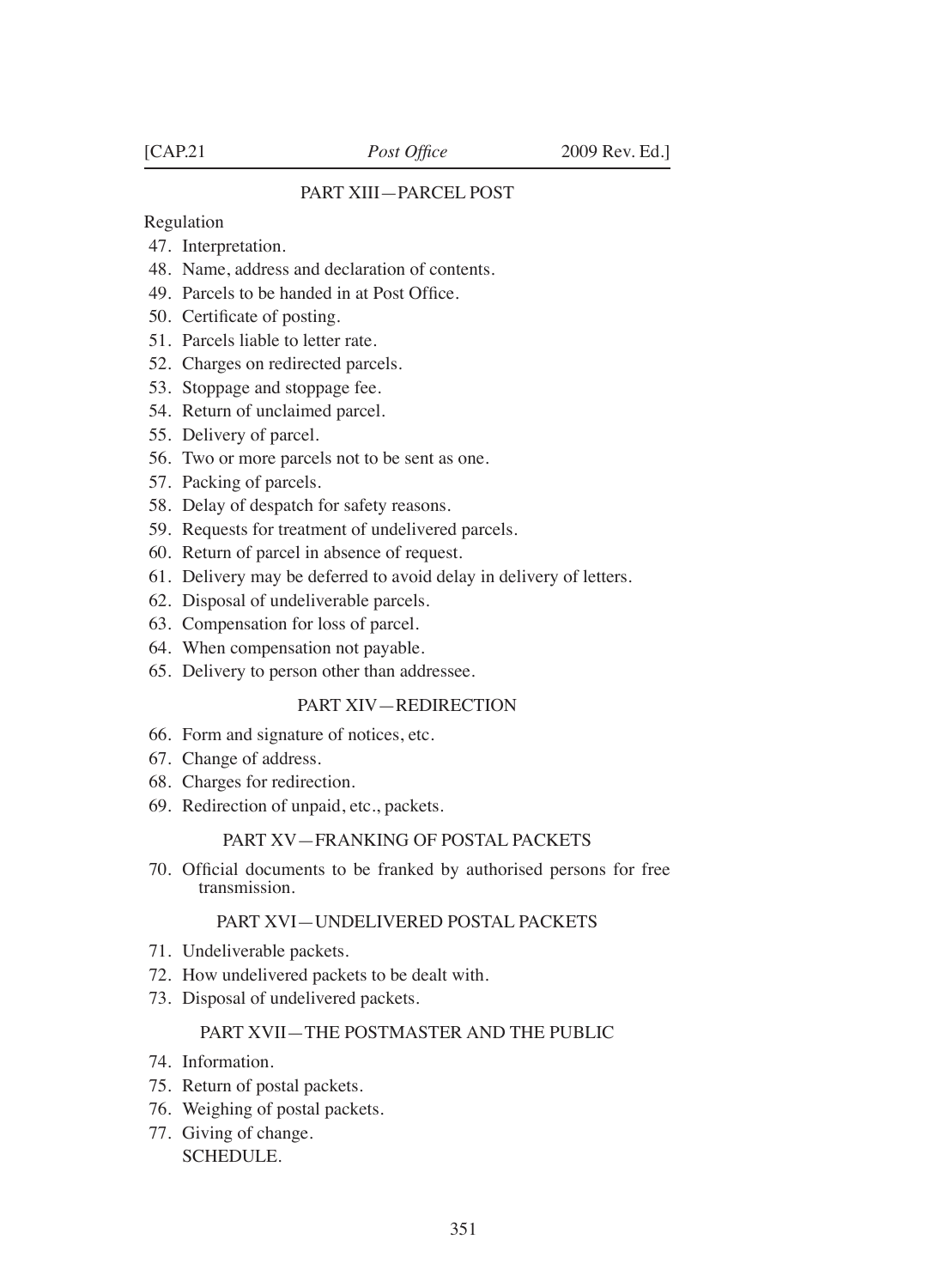## **POST OFFICE REGULATIONS**

## PART I—GENERAL

**1.** These regulations may be cited for all purposes as the Post Ofice Regulations.

**2.** The hours during which the Post Ofice shall be open for the conduct of various classes of public business shall be as determined and notified by the Postmaster.

**[3.** The rates of postage payable for the transmission of postal packets through the post and the supplementary fees in connection therewith shall be as set by the Island Council and approved by the Governor.]

## **(Amended by Regulations approved by the Governor on 31 December 2010.)**

**4.** The dimensions and weights of packets transmitted through the post shall be as set forth in Appendix D in the Schedule to these regulations.

**5.** The contents of every postal packet shall be packed and secured by the sender in such a manner as may afford adequate protection to the contents thereof and to other postal packets. Any packet which in the opinion of the Postmaster does not comply with this regulation may be refused acceptance or may be intercepted and detained in the course of transmission.

**6.** No postal packet directed to one address may contain any other packet addressed to a different address. Any postal packet found to contain any enclosure contrary to this regulation shall be surcharged on delivery with an amount equal to double the postage which would have been payable upon such enclosure if it had been transmitted separately.

**7.**—(1) Postal packets for transmission at the rate of postage prescribed for commercial papers, printed papers, samples or newspapers shall be made up in such manner as to be capable of a ready inspection of the contents.

(2) Oficers of the post ofice may examine the contents of any packet of commercial or printed papers or samples for the purpose of ascertaining whether they are in accordance with these regulations but such oficers must securely refasten any packet so opened.

Contravention of **Regulations** 

**8.** Any postal packet purporting to be a commercial paper, a printed paper, a sample or a newspaper within the meaning of these regulations which may be found to contravene any of the provisions thereof shall, without prejudice to any penalty

Short title.

Hours of attendance.

Fees.

Suitable packing.

Dimensions and weights. Appendix D.

Irregular enclosures.

Open for inspection.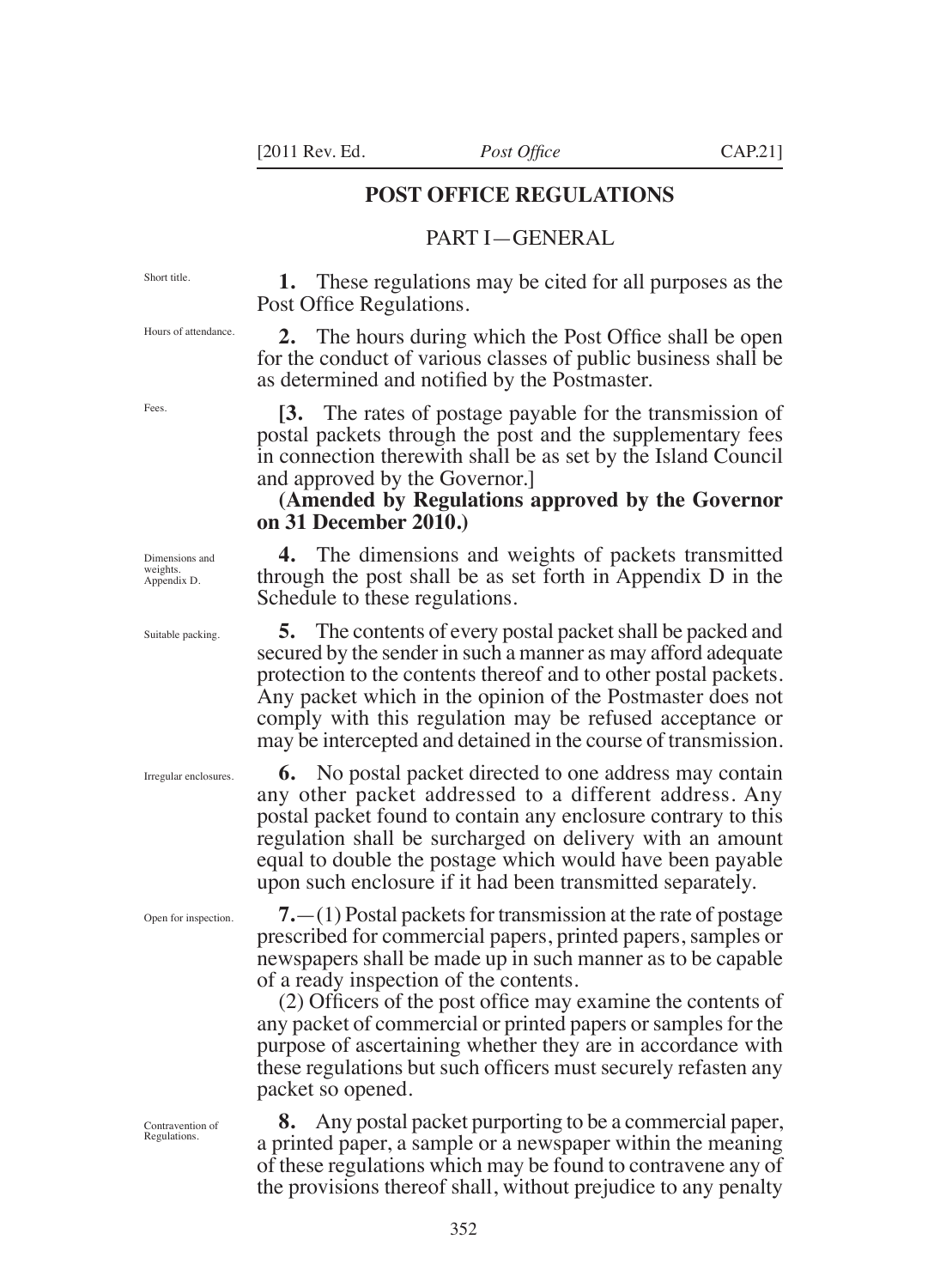which may be imposed upon the sender under the Post Ofice Ordinance, cap. 21, be liable to be treated as a letter and  $_{cap.21}$ surcharged upon delivery with an amount equal to double the deficient postage at the letter rate.

**9.** For every inquiry instituted by the Postmaster at the nquiries request of either the sender or the addressee in regard to any registered postal packet or parcel said to have been posted, the Postmaster may require the applicant to make a declaration in support of the information furnished by the applicant in such form as may be decided by the Postmaster and except where an acknowledgment of delivery has been paid for, may further require the applicant to pay the fee prescribed [for the time being by the Island Council and approved by the Governor under regulation 3.]

## **(Amended by Regulations approved by the Governor on 31 December 2010.)**

**10.** Postal packets addressed to or received from any country outside Pitcairn Island shall be subject to the provisions of any Convention or agreement in regard to transmission of such packets through the post in force for the time being between the Island and the postal authority of such country and to the provisions of any contract for the conveyance of mails by sea in force for the time being between the Island and any company or person or body of persons.

11. Letters shall not contain any letter, note or document Enclosures in letters. which has the character of current and personal correspondence addressed to persons other than the addressee or persons living with the addressee.

# PART II—COMMERCIAL PAPERS

12. The following shall be considered as commercial papers, Commercial papers provided that they have not the character of current and personal correspondence: All correspondence which is out-of-date and has already fulfilled its original purpose, and copies thereof, papers of legal procedure, documents of all kinds drawn up by public functionaries, way-bills or bills of lading, invoices, documents of insurance companies, copies of or extracts from deeds under private seal written on stamped or unstamped paper, musical scores or sheets of music in manuscript, the manuscripts of works or of newspapers forwarded separately, pupils' exercises in original or with corrections but without any note which does not relate directly to the execution of the work.

**13.** Commercial papers shall be subject so far as regards form and make-up to the regulations laid down for printed papers:

Overseas mail subject to Conventions.

Regulations for printed papers to apply.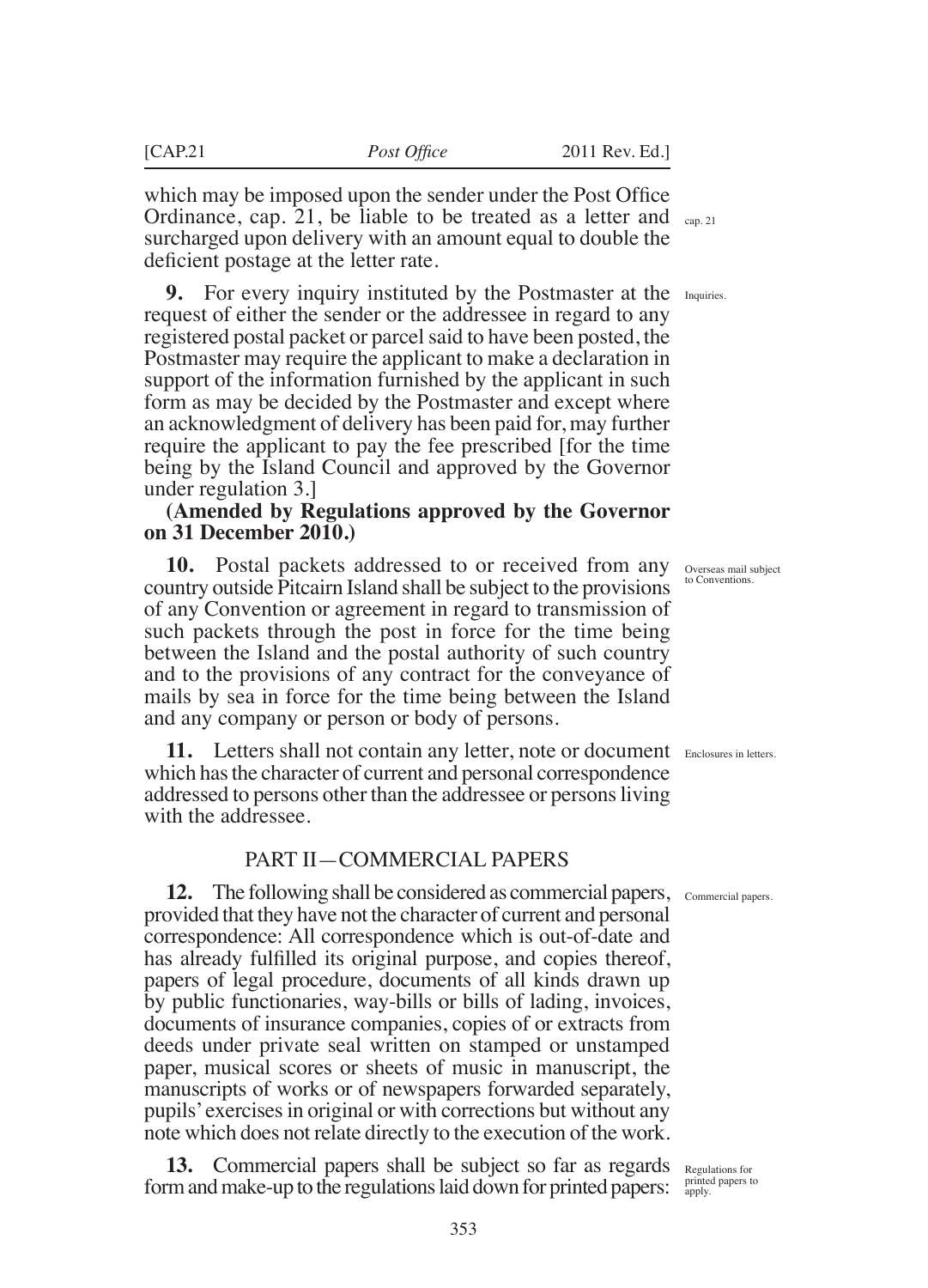Provided that envelopes only partly open at the ends or in any way closed against inspection shall not be admitted as commercial papers.

## PART III—PRINTED PAPERS

Printed papers.

**14.** The following shall be considered as printed papers and shall be allowed to pass as such: newspapers and periodicals, books sewn or bound, pamphlets, sheets of music excluding perforated sheets intended to be used with automatic musical instruments, visiting cards, address cards, proofs of printing, engravings, photographs and albums containing photographs, pictures, drawings, plans, maps, paper patterns, catalogues, prospectuses, advertisements and notices of various kinds, printed, engraved, lithographed or mimeographed, and in general all impressions or copies obtained upon paper or similar materials, parchment or cardboard by means of printing, engraving, lithography, mimeography or any other mechanical process easy to recognize, except the copying press handstamps with or without movable type and the typewriter.

**15.**—(1) Printed papers must be made up in such a way that they can be easily examined. They shall be either placed in wrappers or upon rollers or between boards or in cases open at both ends or open both sides or in unclosed envelopes or they shall be secured with a string easy to untie.

(2) Printed papers of the form and substance of a card may be sent unenclosed without band, envelope or fastening. The same method of despatch shall be allowed for printed papers folded in such a way that they cannot become unfolded during transmission and so that there shall be no risk of their entrapping other articles.

## PART IV—PACKETS GROUPED TOGETHER

**16.** It shall be permissible to enclose in one and the same packet commercial papers, printed papers (but not printed papers intended for the blind), and samples of merchandise, subject to the following conditions:—

- (a) that each packet taken singly does not exceed the limits which are applicable to it as regards weight and size;
- (b) that the total weight does not exceed 1 kg per packet; and
- (c) that the minimum charge is 10 cents if a packet contains printed papers.

Commercial and printed papers in same packet.

How to be made up.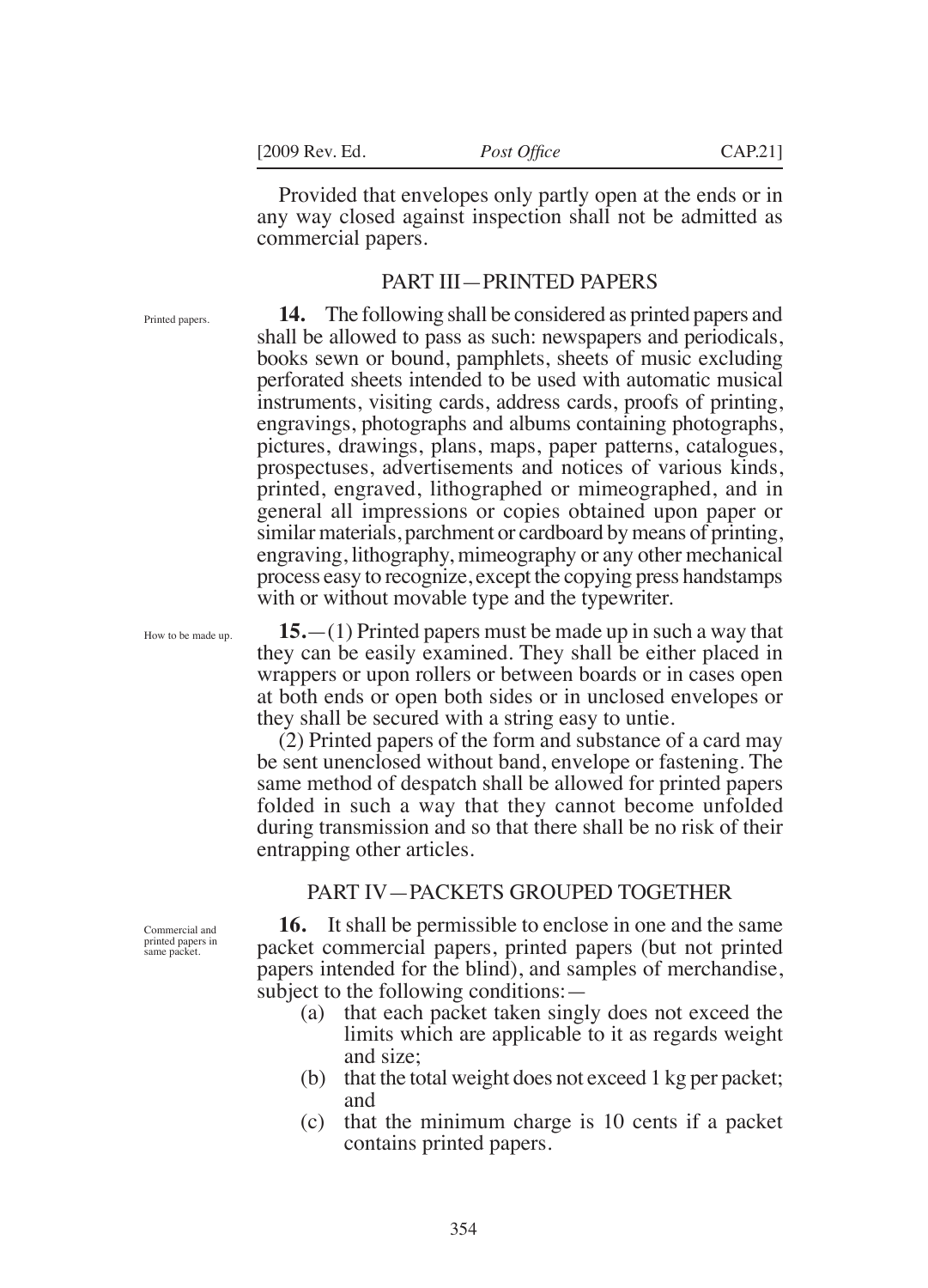## PART V—PACKING

17. Small packets shall be packed in such a manner as to small packets. be easy of examination and they shall be sent in bags, boxes, or removable covers.

18. Articles of glass or other fragile materials, packets Fragile articles, etc containing liquids, oils, fatty substances, dry powders whether dyes or not, as well as packets of live bees, leeches, and of silkworm eggs, shall be treated as small packets, provided that they are packed in the following manner—

- (a) articles of glass or other fragile materials shall be securely packed in boxes of metal, wood or strong corrugated cardboard so as to prevent all danger to postal oficers and to correspondence;
- (b) liquids, oils and substances which easily liquefy shall be enclosed in receptacles hermetically sealed. Each receptacle shall be placed in a special box of metal, strong wood, or strong corrugated cardboard containing sawdust, cotton or spongy material in suficient quantity to absorb the liquid in the event of the breakage of the receptacle. The lid of the box shall be fixed in such a manner that it cannot easily become detached;
- (c) fatty substances which do not easily liquefy such as ointments, soft soap, resin, etc., as well as silkworm eggs, the transmission of which presents fewer dificulties shall be enclosed in an inner cover, box, bag of linen or parchment, etc., which shall itself be placed in a second box of wood, metal or stout thick leather;
- (d) dry colouring powders, such as aniline blue, shall not be admitted unless enclosed in stout tin boxes placed inside wooden boxes with sawdust between the two covers. Dry non-colouring powders shall be placed in boxes of metal, wood, or cardboard; these boxes shall themselves be enclosed in a bag of linen or parchment;
- (e) live bees and leeches shall be enclosed in boxes so constructed as to avoid all danger.

19. Articles which would be spoilt if packed according Sealed packages. to the general rules shall be admitted in a cover hermetically sealed. In that case the sender or the addressee may be required to assist in the check of the contents either by opening certain packets indicated by the Postmaster or in some other satisfactory manner.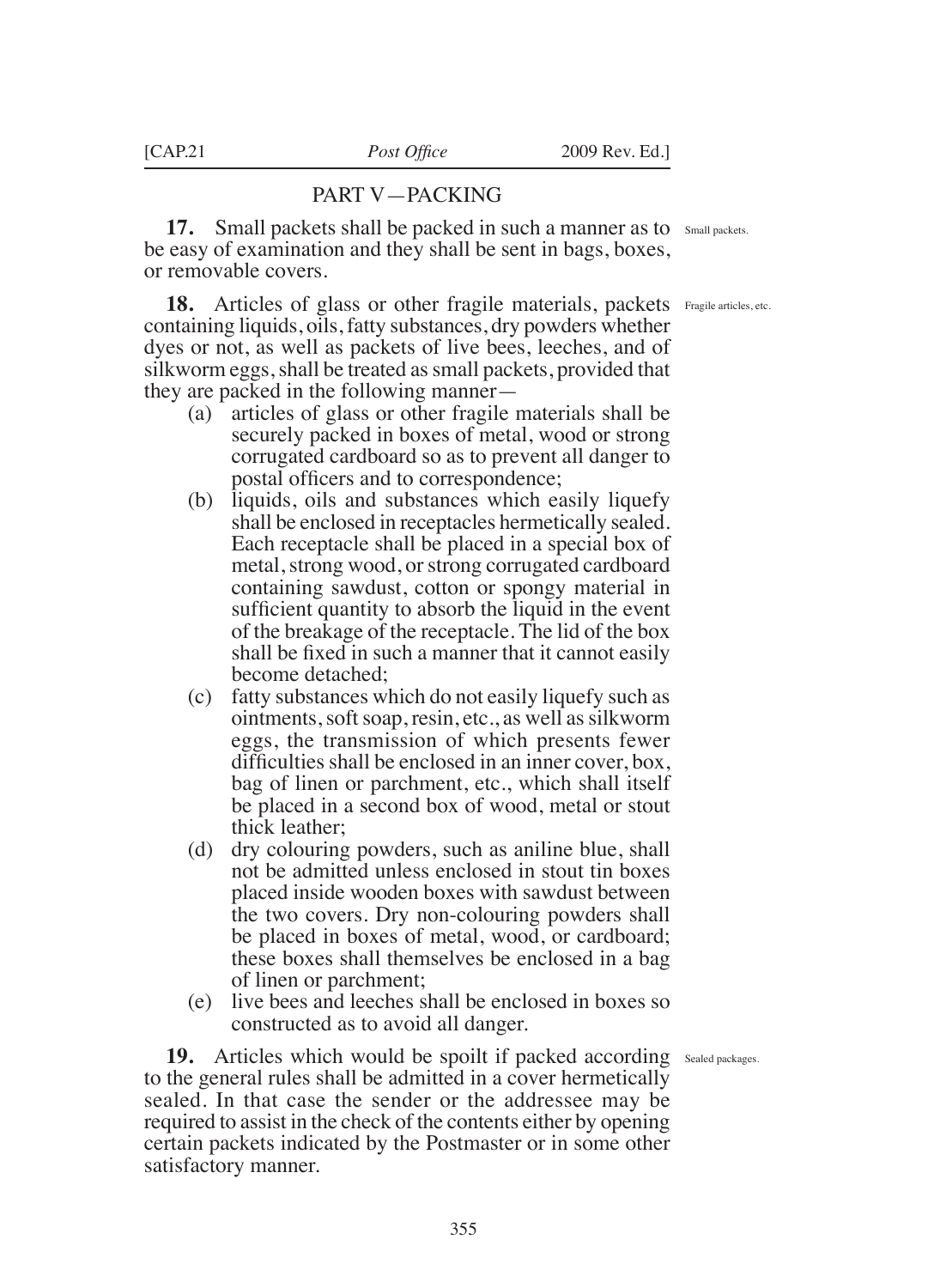Packing not obligatory.

Small packets.

**20.** Packing shall not be obligatory for articles consisting of one piece such as pieces of metal or wood which it is not the custom of the trade to pack.

## PART VI—SMALL PACKETS

**21.**—(1) The name and address of the sender shall be indicated on small packets at the bottom left hand corner of the address side.

(2) Small packets may contain all articles admissible for transmission by letter post including dutiable articles but shall not contain letters, notes or documents having the character of actual and personal correspondence (other than an open invoice reduced to its simplest form, the address of the article and the sender's address); coin; banknotes; currency notes; negotiable instruments payable to bearer; platinum, gold or silver, manufactured or not; precious stones; jewels and other valuable articles, postage stamps whether obliterated or not.

(3) Small packets addressed to places beyond the Island shall bear a special green Customs label obtainable at all post ofices.

(4) Small packets may be addressed to any place within the Island, Great Britain, the United States of America and such other countries as accept them.

## PART VII—UNPAID AND INSUFFICIENTLY PREPAID **CORRESPONDENCE**

**22.**—(1) Correspondence posted for delivery within Pitcairn Island which is wholly unpaid or insuficiently prepaid shall be charged with double the deficiency on delivery.

(2) Wholly unpaid and insuficiently prepaid letters and postcards and other articles which are partly prepaid posted within Pitcairn Island addressed to any other part of the British Commonwealth shall be forwarded for delivery; articles other than letters and postcards which are wholly unpaid shall not be forwarded but shall be dealt with through the Post Ofice.

(3) Wholly unpaid and insuficiently prepaid letters and postcards, and other articles which are partly prepaid posted within Pitcairn Island addressed to any other country shall be charged with double the deficiency with a minimum charge of one cent and shall be forwarded for delivery. Articles other than letters and postcards which are wholly unpaid shall not be forwarded but shall be dealt with through the Post Ofice.

(4) Reply paid postcards of which the two halves are not fully prepaid shall not be forwarded to their destination.

Double deficiency chargeable.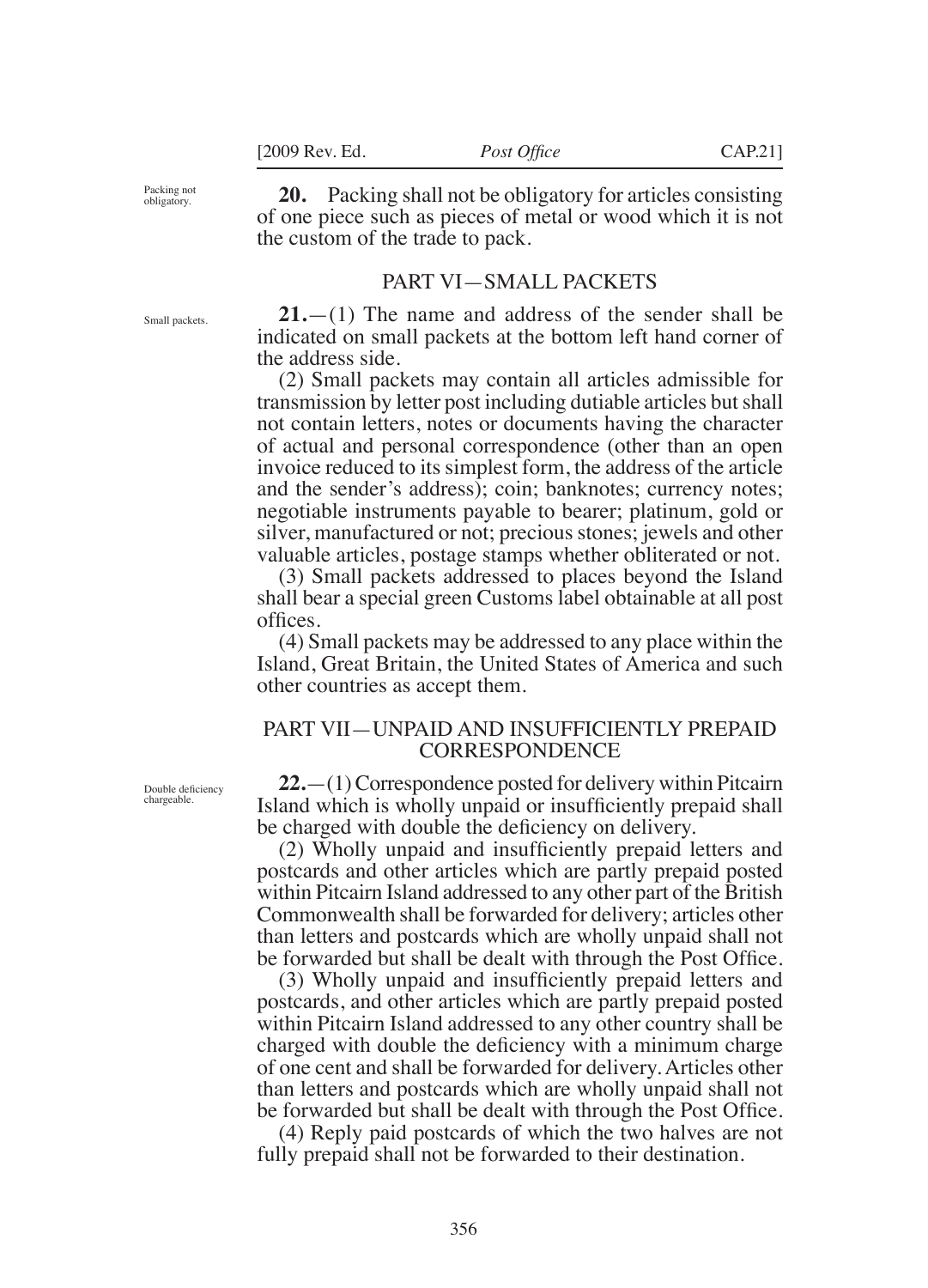# PART VIII—REGISTRATION

23. The address of every postal packet for registration Address to be in ink. shall be written in ink or copying ink pencil and in Roman characters.

**24.** Postal packets for registration shall be handed to an Hours for registration. oficer appointed for that purpose during such hours as may be notified and shall not be posted in any posting-box.

**25.** Postal packets for registration shall be fully prepaid To be prepaid at the time of handing in for transmission to the place of destination.

**26.** No packet shall be accepted for registration unless Cover to be in sound the cover is in sound condition. Under no circumstances shall packets be accepted for registration if selvaged stamp paper or other gummed paper is attached to the covers thereof or if the packets have the appearance of having been opened and resealed.

27. Every postal packet duly handed in for registration Number and receipt shall be given a distinctive number. A receipt bearing such number, the address of the relative packet and an impression of the date stamp of the ofice at which the packet is handed in for registration shall be given to the sender by the receiving oficer and such receipt shall be prima facie evidence of the registration of such packet.

**28.** The sender of any registered postal packet may upon application either at the time of registration thereof or at any time within one year thereafter and upon payment of the fee set [for the time being by the Island Council and approved by the Governor under regulation 3] in addition to the fee for registration require to be furnished with an acknowledgment of the receipt of such packet.

**(Amended by Regulations approved by the Governor on 31 December 2010.)**

**29.**—(1) Any postal packet which may be posted otherwise than as laid down in regulation 24 and which may bear any inscription or mark which may reasonably be assumed to indicate that it was the intention of the sender that such packet should be registered may upon detection be registered and subjected to the fee prescribed [for the time being by the Island Council and approved by the Governor under regulation 3] for compulsory registration in addition to the ordinary postage due upon such letter or packet, and any unregistered postal packet which there is reasonable cause to believe contains money or other valuable enclosure (including postage stamps exceeding

condition.

Acknowledgment of receipt.

Compulsory registration in certain cases.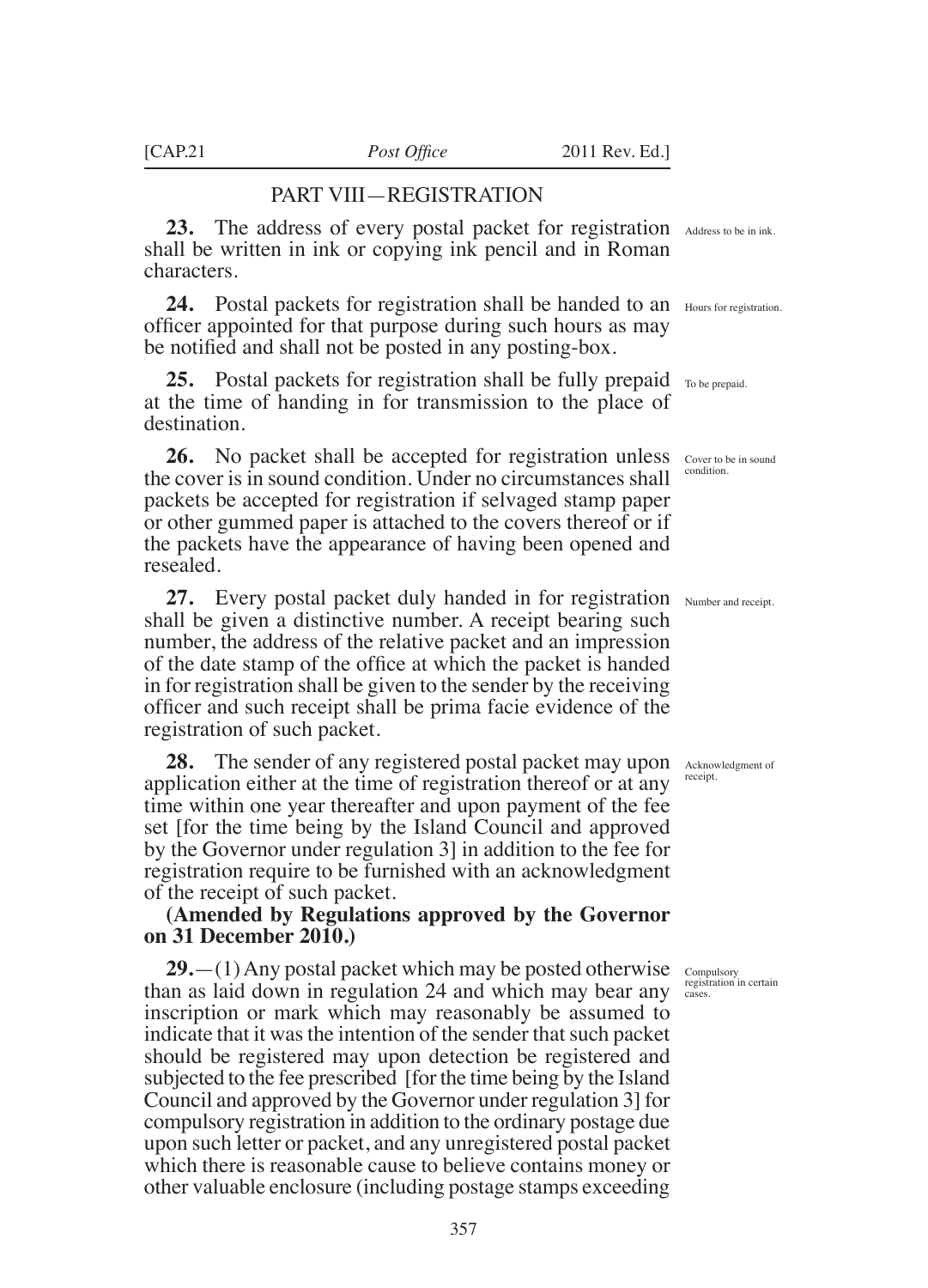10 cents in value) shall be similarly treated.

## **(Amended by Regulations approved by the Governor on 31 December 2010.)**

(2) Any postal packet which has been compulsorily registered under this regulation on the ground of its being supposed to contain a valuable enclosure and which may be opened in the presence of the oficer delivering the same and found not to contain any such enclosure shall be delivered free of charge in respect of registration.

Receipt for delivery.

**30.** Any person to whom any registered postal packet is delivered shall give to the oficer delivering it a receipt for the same on a form to be provided by the Postmaster, which receipt shall be a good discharge for the delivery of such registered packet.

**31.** Every registered postal packet which may from any cause be undeliverable to the person to whom it is addressed shall be returned to the sender, if known, by registered post without further charge for postage or registration. And any unregistered postal packet which may likewise be undeliverable and the contents of which may be found to be of intrinsic value may be returned by the Postmaster to the sender, if known, through the registered post and such sender shall be liable in respect of such packet for the fee prescribed [for the time being by the Island Council and approved by the Governor under regulation 3] for compulsory registration.

**(Amended by Regulations approved by the Governor on 31 December 2010.)**

## PART IX—COMPENSATION FOR LOSS OF REGISTERED PACKET

**32.** The Postmaster may in his discretion and as an act of grace, subject to the conditions hereinafter mentioned, pay compensation not exceeding four dollars for the loss, while in the custody of the Post Ofice, of any postal packet, or the whole or any portion of the contents thereof, which has been admitted for transmission by registered post within Pitcairn Island.

**33.** No compensation for loss shall be paid in respect of—

- (a) any postal packet containing anything which may not be lawfully sent by post; or
- (b) money, whether coin or paper unless sent by registered letter post and then only if—
	- (i) any coins enclosed in the letter have been packed in such a way as to move about as little as possible;

Undeliverable packets.

Compensation may be paid.

Circumstances in which compensation not payable.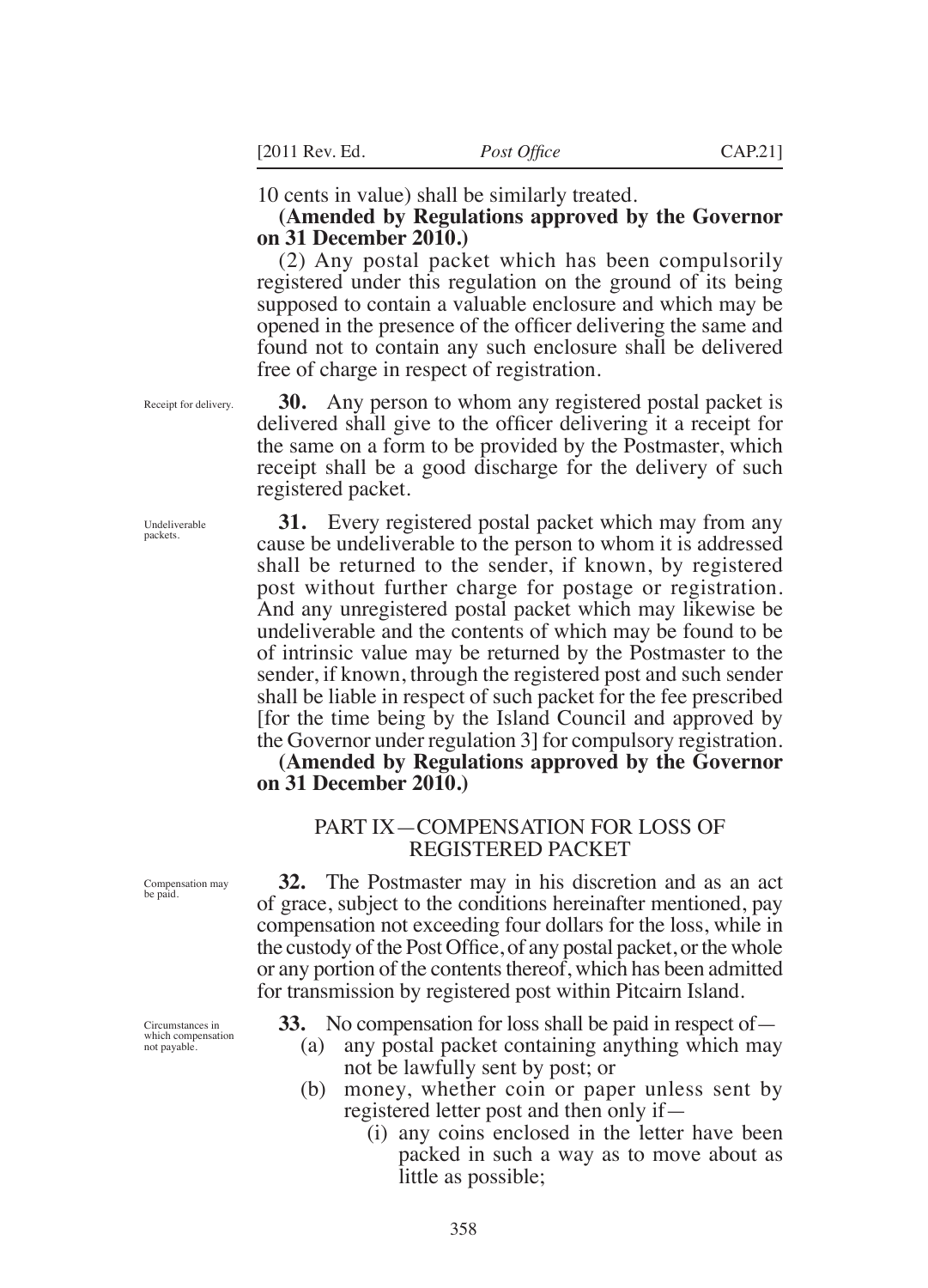- (ii) the number, amount and date of issue of any currency note and also the bank of issue in the case of a bank note enclosed, be supplied to the Postmaster when required;
- (iii) the amount, number and date of issue of any money order or postal order enclosed be supplied to the Postmaster when required; and
- (iv) particulars suficient to identify the document be supplied to the Postmaster in the case of any bill of exchange, bond, coupon or other order or authority for the payment of money or security for money, enclosed in the letter.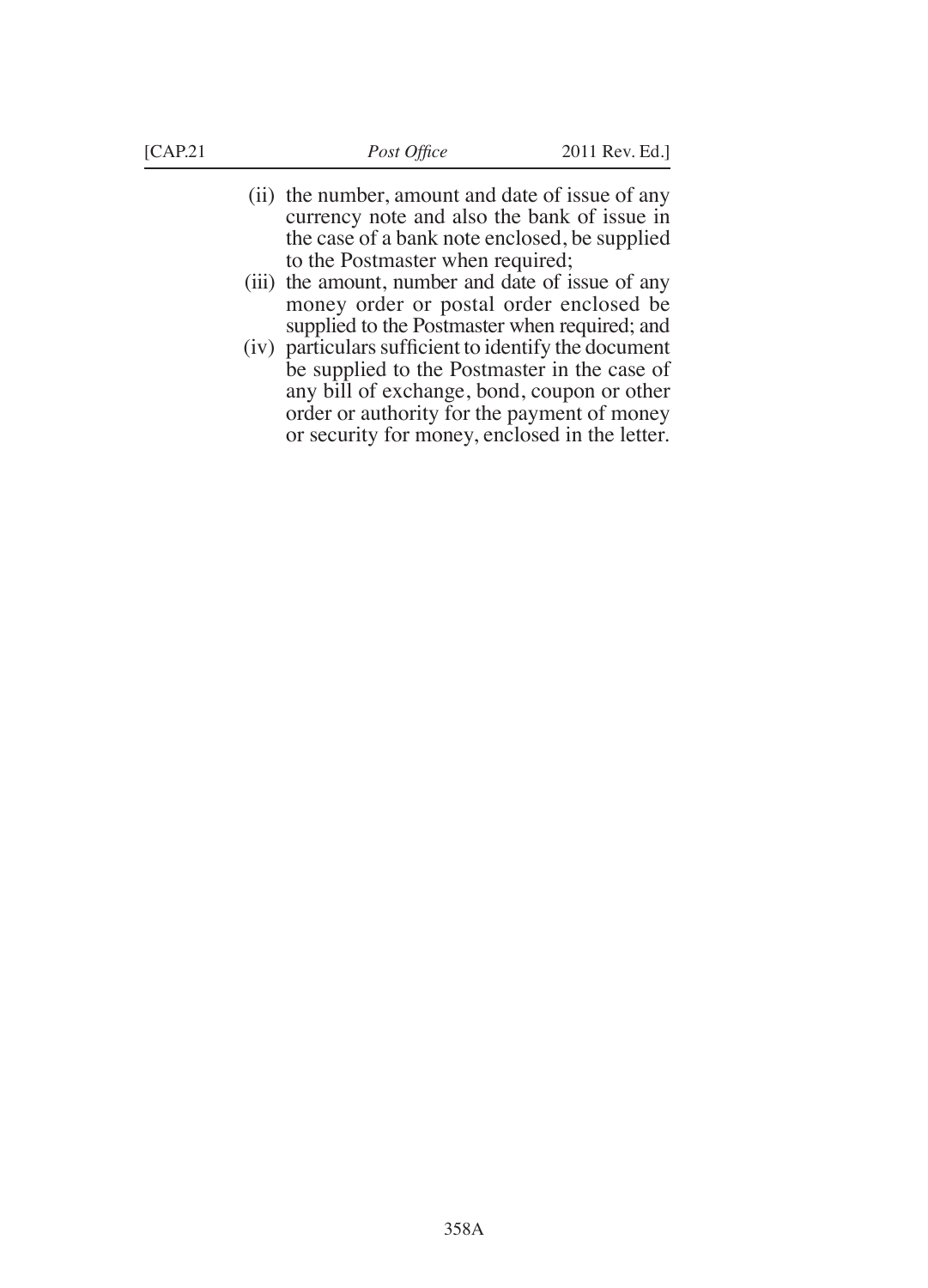[2011 Rev. Ed. *Post Ofice* CAP.21]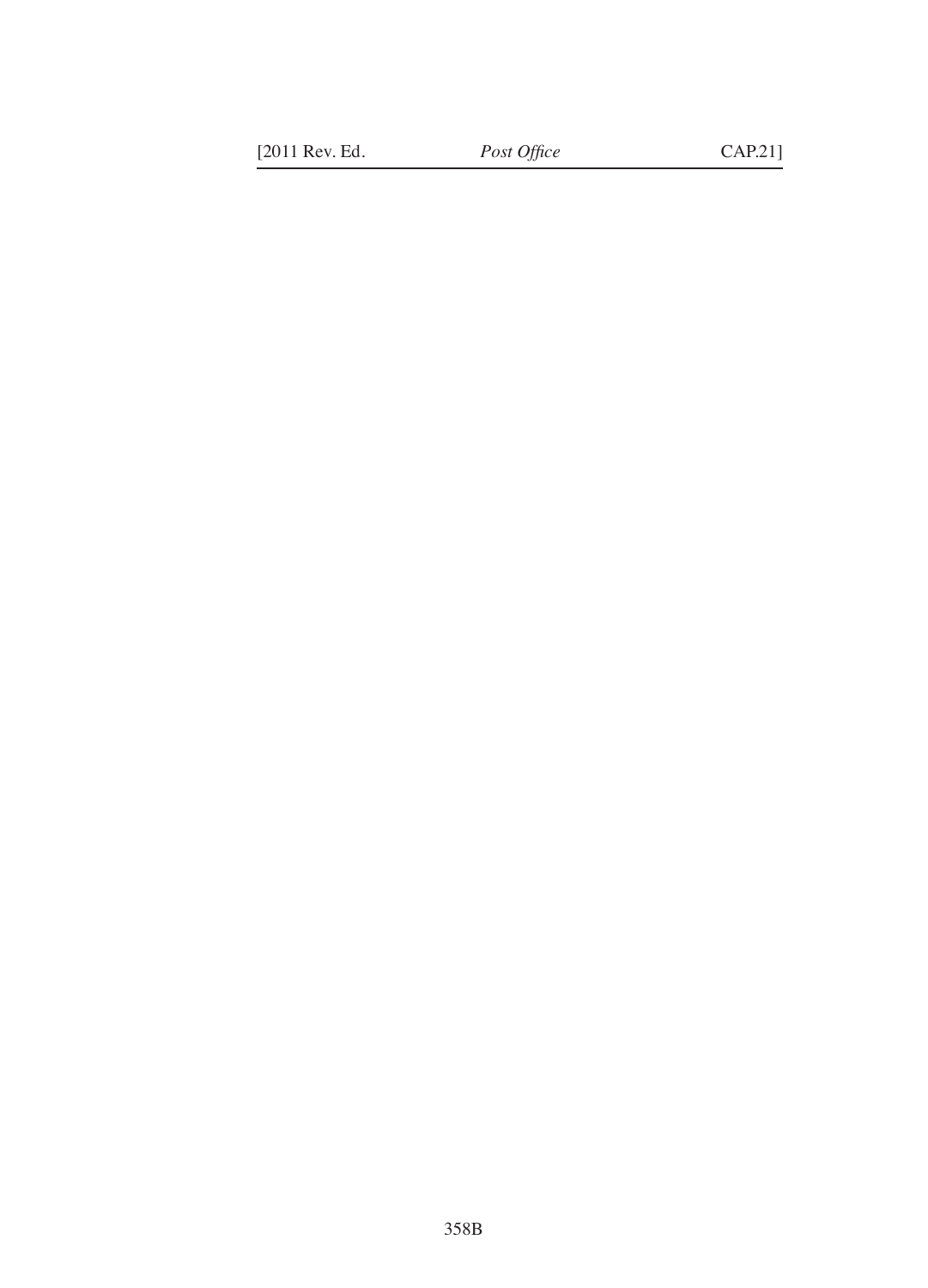**34.** In no case shall compensation be paid where it appears that the loss has arisen from any neglect or omission on the part of the sender.

**35.**—(1) Compensation shall in no case exceed the value of the postal packet or any portion of the contents thereof which may be lost. No compensation shall be given for injury or damage consequent upon the loss of any registered packet.

(2) The Postmaster may in any case reinstate or make good in kind the contents of any lost packet instead of giving pecuniary compensation for loss.

(3) Where compensation has been given in respect of any postal packet and such packet subsequently comes into the hands of the Postmaster, he may retain or dispose of the same as he may deem fit.

**36.** The receipt given to the sender at the time of registration of any postal packet in connection with the loss of which application is made for compensation, shall be produced by the applicant whenever required by the Postmaster.

**37.** Every application for compensation in respect of a postal packet the contents of which are alleged to have been lost during transmission through the post shall be accompanied by the envelope or cover of such article in as nearly as possible the condition in which it was delivered by the Post Ofice.

**38.** Under no circumstances shall an application for compensation be entertained if made after the expiration of one year from the date of posting the relative postal packet.

**39.** In cases where registered packets are lost abroad the final decision upon the question of payment of compensation rests with the Postal Administration of the country in which the loss takes place.

## PART X—DELIVERY OF POSTAL PACKETS

**40.** When no direction in writing to the contrary has been received correspondence for a husband may be delivered to his wife and correspondence for a wife may be delivered to her husband and correspondence addressed to members of the same family living in the same house may be delivered to any responsible member of the family living in the house (except young children) or to any messenger authorized to receive it.

**41.** Except as set forth in regulation 40 no postal packet shall be delivered to any person other than—

- (a) the addressee in person;
- (b) a person authorized by written order from the

No compensation where loss due to act of sender.

Amount of compensation.

Receipt to be produced.

Application for compensation.

Time limit on claims.

Packets lost abroad.

Delivery to member of family etc.

To whom delivery to be made.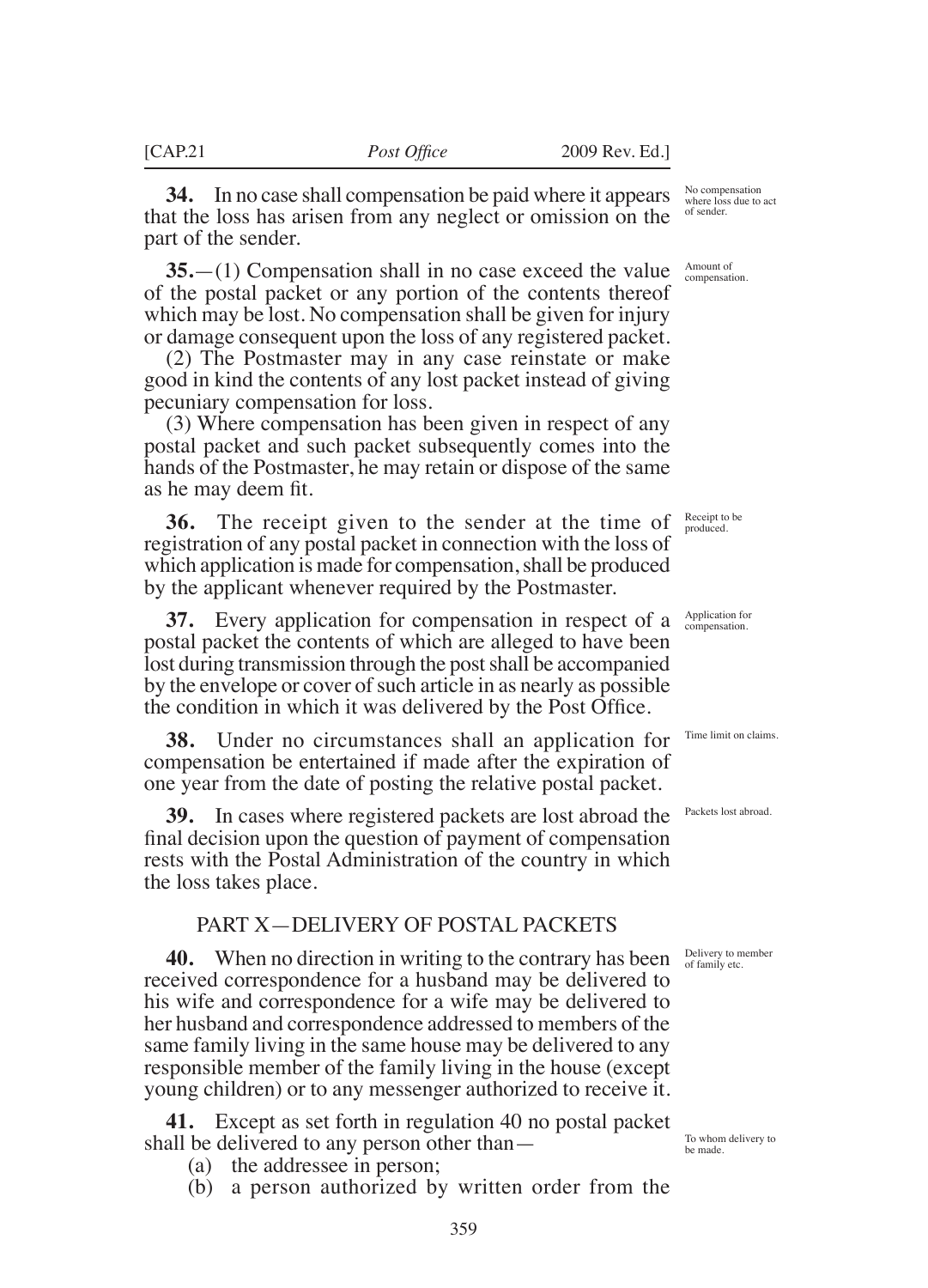witnessed by some person other than the person in whose favour it is made and shall be delivered to the Postmaster;

(c) a person to whose care the postal packet is addressed.

# PART XI—PROHIBITED POSTAL PACKETS

**42.** There shall not be posted or conveyed by post any postal packet—

- (a) having marked thereon or on the cover thereof any words, letters or marks (used without due authority) which signify or imply or may reasonably lead the recipient thereof to believe that the postal packet is sent on Her Majesty's Service;
- (b) having thereon or on the cover thereof any words, marks or designs of a character likely in the opinion of the Postmaster to embarrass the oficers of the post ofice in dealing with the packet in the post; or
- (c) of such a form or so made up for transmission by post as to be likely in the opinion of the Postmaster to embarrass the oficers of the post ofice in dealing with the packet in the post.

**43.** There shall not be conveyed by unregistered post, coin, banknotes, currency notes, negotiable instruments payable to bearer, platinum, gold or silver manufactured or not, precious stones, jewels or other valuable articles. The transmission of postage stamps whether obliterated or not in open packets is prohibited.

**44.** Prohibited packets if tendered for transmission shall be refused or, if detected in transit, detained and dealt with in such a manner as the Postmaster may direct.

# PART XII—TRANSPARENT AND PANEL ENVELOPES

**45.** Packets enclosed in envelopes entirely transparent or in envelopes with an open panel or with a panel which reflects artiicial light are prohibited and shall be dealt with under the last preceding regulation.

**46.** The following conditions apply to packets in envelopes with a transparent panel—

(a) the transparent panel shall be parallel to the length of the envelope so that the addressee appears in the same direction and the application of the date stamp

Transmission of coin, etc.

Prohibited postal packets.

Prohibited packets, how dealt with.

Transparent envelopes, etc.

Envelopes with transparent panels.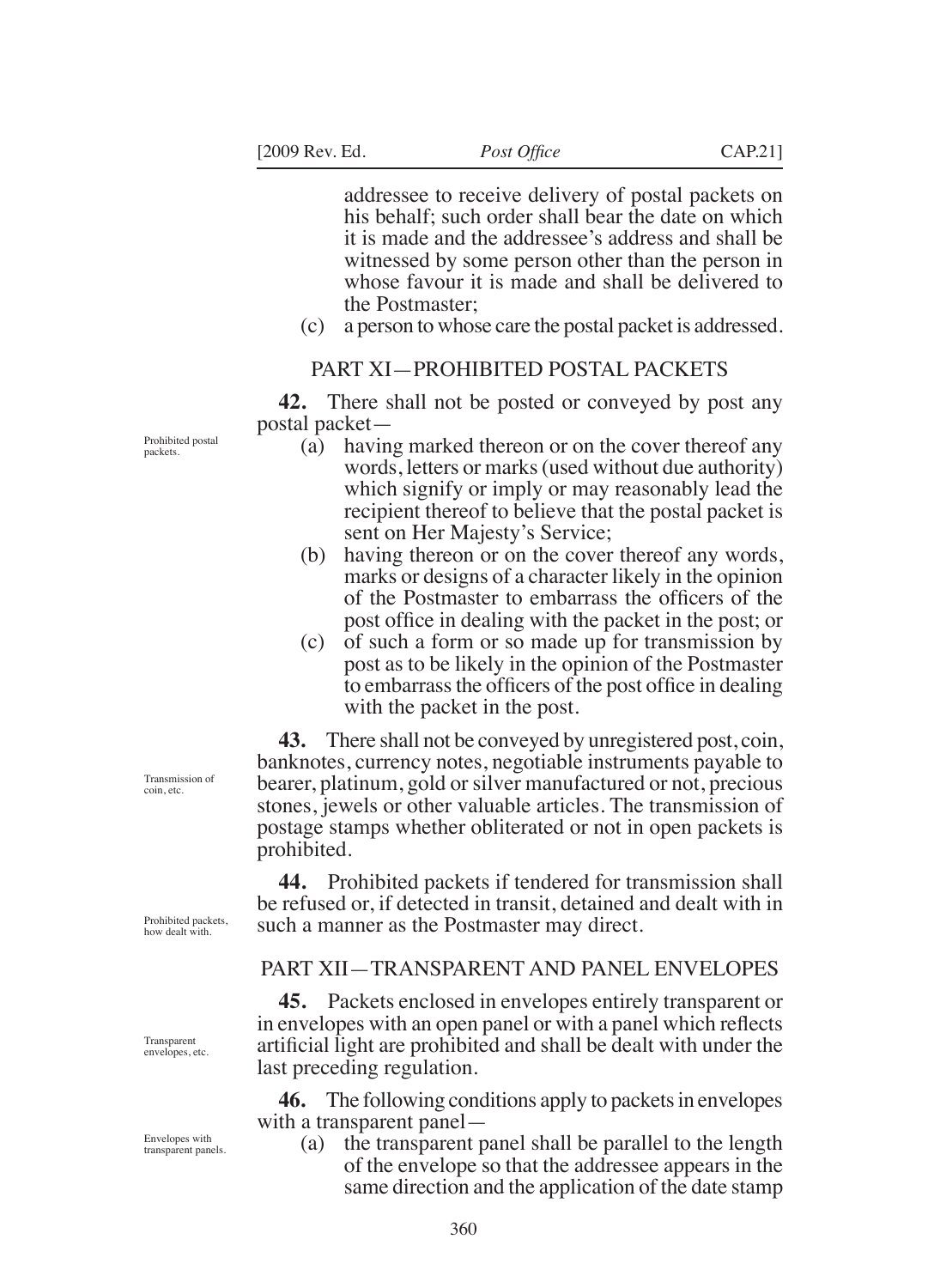is not interfered with;

- (b) the panel shall be suficiently transparent for the address to be perfectly legible even in artificial light and shall take writing;
- (c) only the name and address of the addressee shall show through the panel and the contents of the envelope shall be folded so that the address cannot be obscured wholly or partly through slipping; and
- (d) the address shall be legibly indicated in ink or typewriting. Articles addressed in copying-ink pencil or lead pencil shall not be admitted.

## PART XIII—PARCEL POST

**47.** In this Part the expression "parcel" means a postal packet which is posted as a parcel in accordance with the provisions of these regulations or any regulations amending the same.

**48.** Every parcel shall bear on the outside of the cover thereof the name and address of the sender and unless inscribed with the words "Parcel Post" and secured in such a manner as to allow the contents to be readily withdrawn and examined shall have attached to the cover a form similar to that set forth in Appendix F in the Schedule to these regulations.

**49.** Every parcel for transmission shall be handed in over the Post Office counter during such hours as may be notified by the Postmaster. Any parcel for delivery within Pitcairn Island which is posted in a posting box shall be subject on delivery to a fee as set out in Appendix E in the Schedule to these regulations in addition to any other charges which may be due thereon.

**50.** The sender of any parcel may upon application at the time of handing in such parcel obtain a certificate of the posting thereof. Such certificate shall not however imply any liability on the part of the Postmaster for any loss, injury or delay which may subsequently take place in respect of such parcel.

**51.** Any parcel found to contain or to bear on the cover thereof any article or communication chargeable at the letter rate of postage shall without prejudice to any penalty which may be imposed under the Post Ofice Ordinance be surcharged on delivery with an amount equal to double the postage payable upon such article or communication if it had been transmitted separately.

**52.** Every parcel redirected at the request of either the

Name, address and declaration of

Interpretation.

Appendix F.

contents.

Parcels to be handed in at Post Ofice.

Appendix E

Certificate of posting.

Parcels liable to letter rate.

cap. 21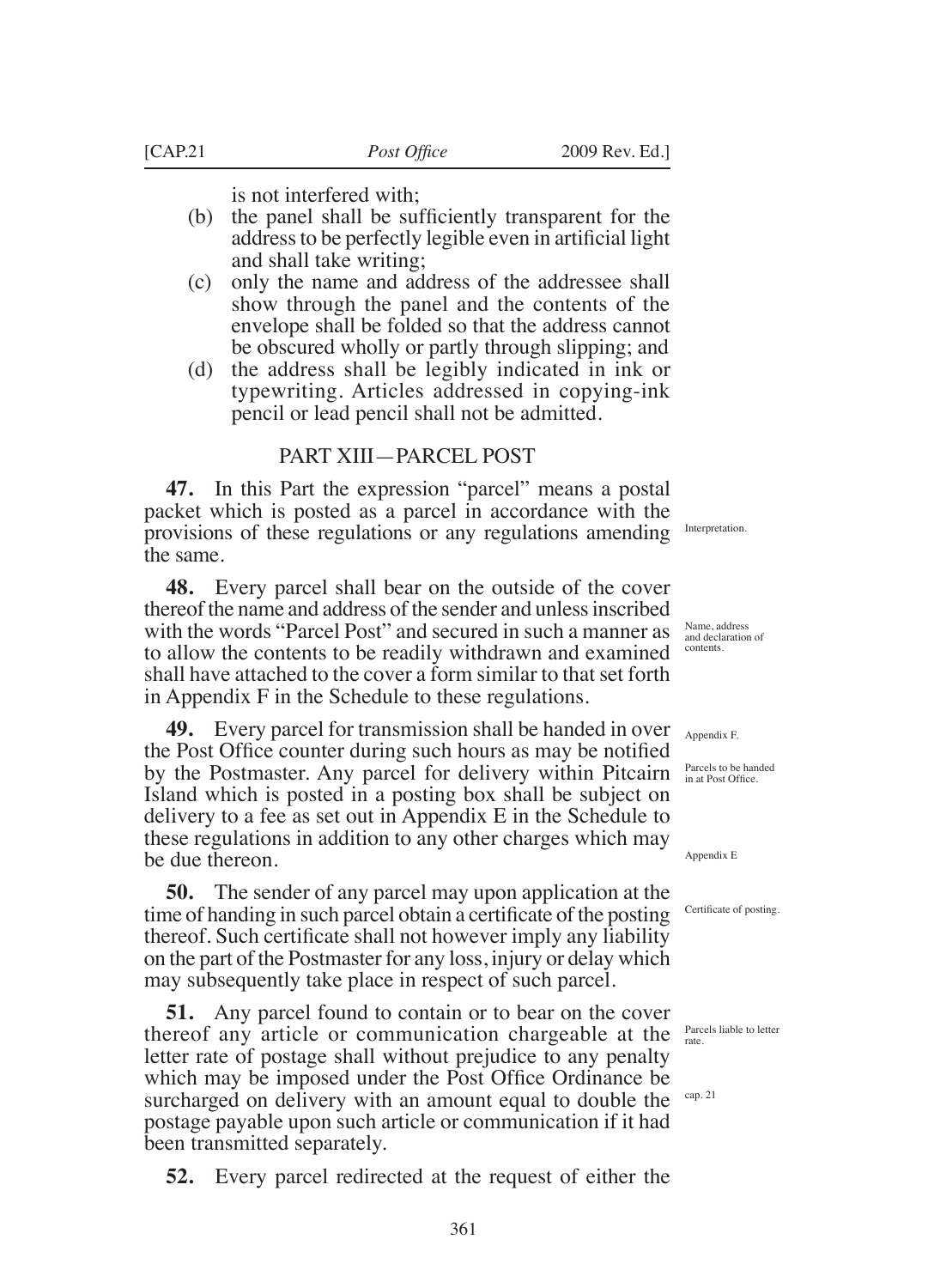Charges on redirected parcels.

sender or the addressee thereof from one post ofice to another shall be subject upon delivery in addition to any other charges which may be leviable thereon to a charge equal to the postage which would have been payable upon such parcel if it were being transmitted for the first time from the one office to the other.

**53.**—(1) In case of any parcel returned to the sender at his request before the same has been despatched from the ofice at which it was handed in, the sender shall have no claim in respect of the postage stamps afixed to such parcel if such stamps have already been cancelled.

(2) Any parcel stopped in transit for return to the sender or delivery to the addressee at any post ofice other than the ofice at which stoppage is effected and any undeliverable parcel returned to the sender direct from the ofice to which the same has been forwarded for delivery shall be regarded as redirected from such ofice to another ofice and shall be subject to the usual charges in respect of such redirection.

**54.** The Postmaster may return to the sender at the expense of the latter any parcel which has not been claimed within a period of ifteen days from the date on which it was originally received at the ofice of destination except in the case of parcels originating in New Zealand in which case the period of retention shall be thirty days.

**55.** The delivery of parcels otherwise than from post ofices shall not be obligatory, but where such delivery is not undertaken, the Postmaster shall cause the addressee of every parcel to be advised by post of the receipt thereof at the local post ofice and of its detention there.

**56.** No parcel shall consist of or contain two or more packets addressed to different persons at different addresses. If such parcel be discovered, each of its contents shall be treated as a separate parcel and be charged for accordingly.

**57.** Parcels shall be so securely and substantially packed as to preserve their contents from loss or damage in the post and also to avoid injuring other parcels in the mail or any oficer of the post ofice.

**58.** In any case where an officer of the post office may find it necessary or expedient for the safety or protection of parcels that any parcel should be forwarded or delivered by some later despatch or delivery than that for which the same was posted or despatched or intended to be posted or despatched he may delay the despatch or delivery of such parcel or make other

Stoppage and stoppage fee.

Return of unclaimed parcel.

Delivery of parcel.

Two or more parcels not to be sent as one.

Packing of parcels.

Delay of despatch for safety reasons.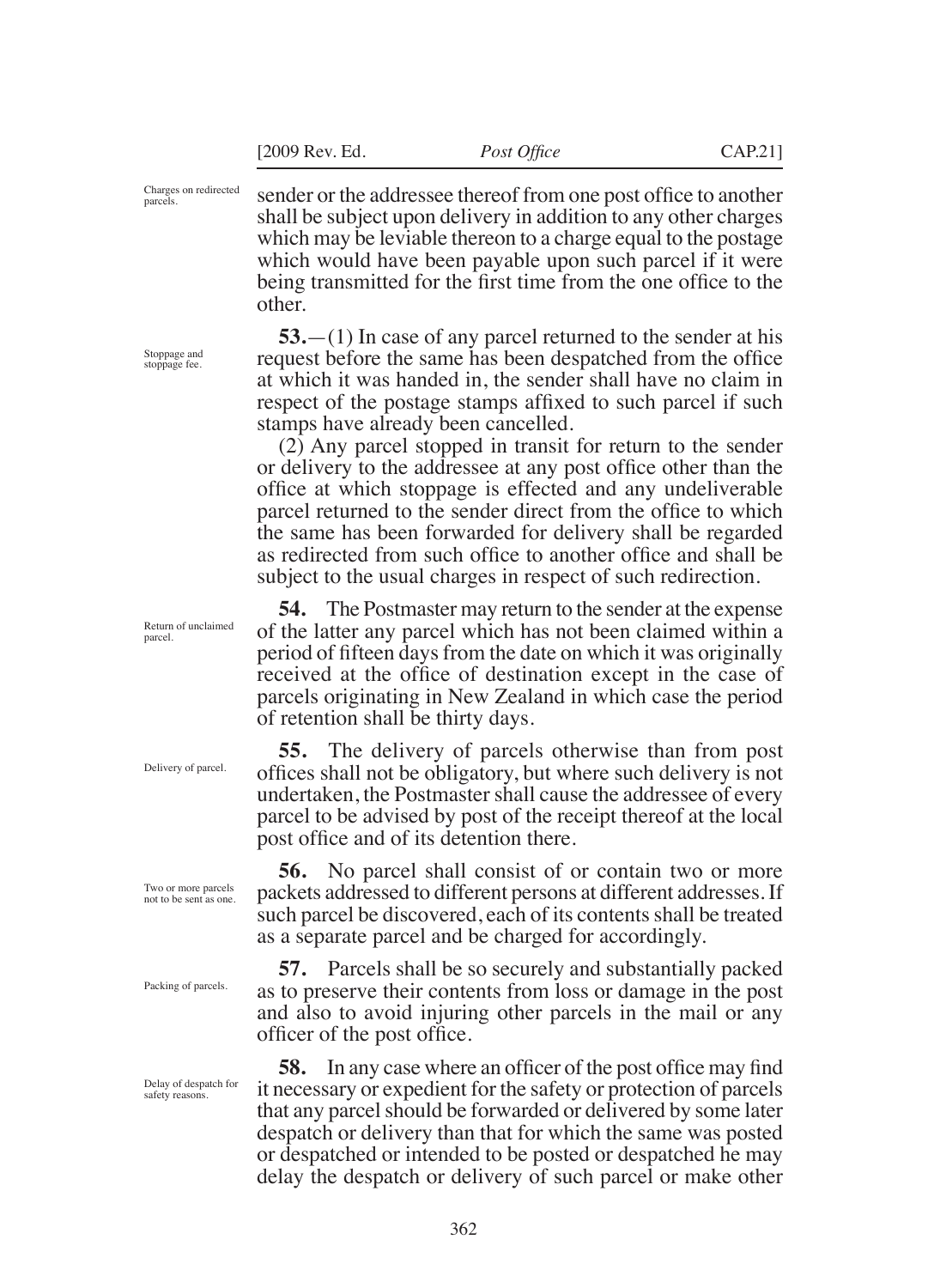and special arrangements as to the despatch or delivery thereof as may be deemed by such oficer necessary or expedient in the circumstances of the case.

**59.** The sender of a parcel may request at the time of posting that if the parcel cannot be delivered as addressed it may be either—

- (a) treated as abandoned; or
- (b) tendered for delivery at a second address in the country of destination;

and no other alternative shall be admissible. If the sender avails himself of this facility his request shall be written on the parcel and shall be in one of the following forms:

"If not delivered as addressed, abandon";

"If not delivered as addressed, deliver to ".

**60.** In the absence of a definite request for abandonment, a parcel which is undeliverable at the original address, or at the alternative address if one is furnished, shall be returned to the sender without previous notification and at his expense.

**61.** Where the despatch or delivery from the Post Ofice in Pitcairn Island of letters would be delayed by the despatch or delivery therefrom at the same time of parcels such parcels or any of them may be detained in the ofice until the despatch or delivery next following that by which they would ordinarily be despatched or delivered.

**62.** The contents of unclaimed or undelivered parcels which have been returned to Pitcairn Island and cannot be delivered to the sender shall be sold or destroyed as directed by the Postmaster.

**63.** Parcels shall be received and forwarded at the risk of the owners but, as an act of grace, compensation up to the maximum of two dollars may be allowed for total loss of or damage to a parcel securely packed and forwarded in accordance with these regulations:

Provided that no compensation shall be paid for damage to any article inadequately or insecurely packed.

**64.** In no circumstances will compensation be paid in respect of a parcel which has been lost or has sustained damage or loss of contents through any cause beyond control. Each claim for compensation must be supported by the production of the relative certificate of posting.

**65.** No parcel shall be delivered by the Postmaster except to the addressee thereof or his authorized agent. Every addressee of a parcel wishing it to be delivered to another

Requests for treatment of undelivered parcels.

Return of parcel in absence of request.

Delivery may be deferred to avoid delay in delivery of letters.

Disposal of undeliverable parcels.

Compensation for loss of parcel.

When compensation not payable.

Delivery to person other than addressee.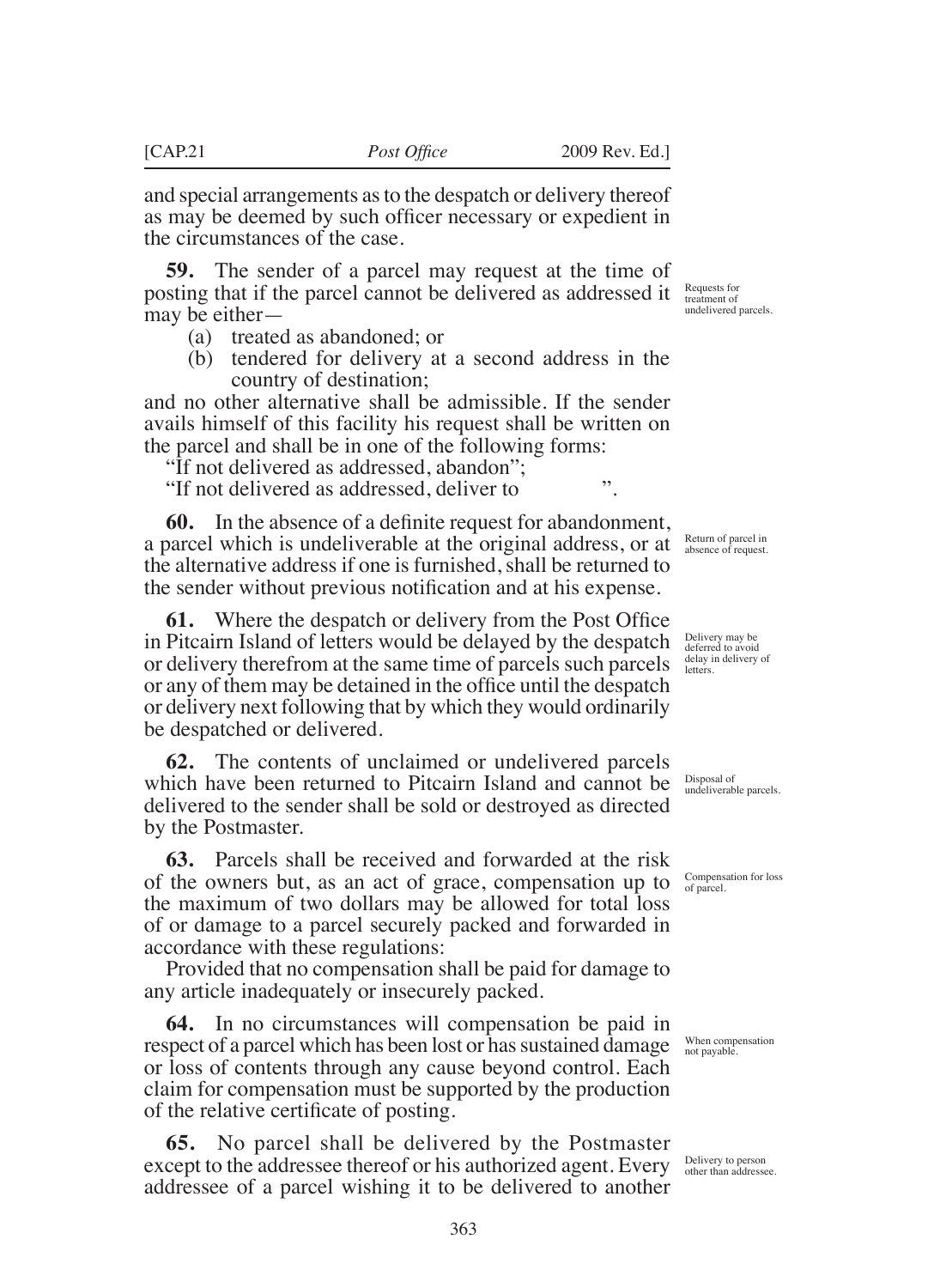person on his behalf must sign and deliver to the Postmaster an authority in such form as he may direct.

## PART XIV—REDIRECTION

**66.**—(1) All notices of removal and applications for the redirection of postal packets shall be signed by the persons to whom such packets are addressed.

(2) The printed form of notice which may be obtained on application at any Post Ofice shall be used wherever practicable.

(3) Redirection orders by telegraph shall be accepted provided that signatures are in full and can be verified.

**67.**—(1) Changes of address shall be recorded for a period not exceeding six months and if not renewed before the expiration of that time, shall be deemed to have lapsed.

(2) Applications for the redirection of postal packets should be made to the Postmaster of the ofice to which such packets are addressed.

**68.** No charge shall be made for redirection of postal packets except in the case of parcels, but a postal packet which is properly prepaid for first transmission and on which the supplementary postage appropriate to the further transmission has not been paid before redirection shall be charged with a rate equal to the difference (if any) between the amount of postage already paid and that which would have been charged if the postal packet had been despatched in the first instance to the new destination.

**69.** A postal packet unpaid or insufficiently prepaid for transmission to the place of irst address, if redirected to another address shall, in addition to any charges already due thereon, be subject to a charge under the last preceding regulation.

## PART XV—FRANKING OF POSTAL PACKETS

**70.**—(1) Postal packets on the public service shall be franked for transmission by post either by means of a franking stamp approved by the Mayor and bearing the designation of the department or ofice from which it is posted and the words "Oficial Paid"; or shall bear the signature of the sender followed by his oficial designation at the bottom lefthand corner of the envelope or cover.

(2) Every oficer authorized to use a franking stamp shall be responsible for its proper use and custody according to these rules.

Form and signature of notices, etc.

Charges for redirection.

Change of address.

Redirection of unpaid, etc., packets.

Oficial documents to be franked by authorised persons for free transmission.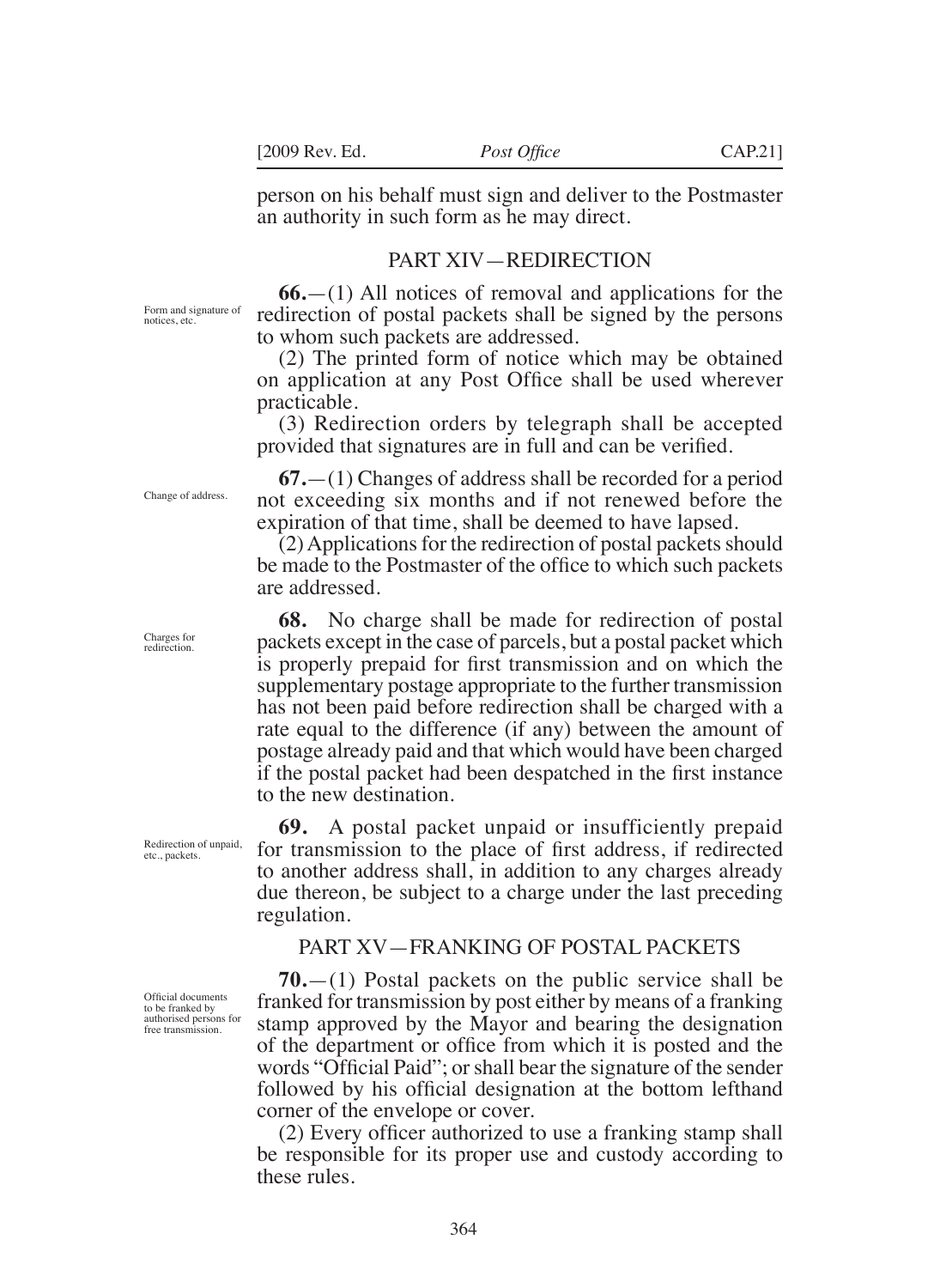| (3) Officers authorized to frank postal packets on the public |
|---------------------------------------------------------------|
| service shall also be entitled to receive, without prepayment |
| of postage, letters and other documents addressed to them in  |
| their official capacity and superscribed "On Her Majesty's    |
| Service" provided such articles are on the public service     |
| and not on the private business or in the personal interest   |
| of the sender.                                                |
|                                                               |

(4) Any public oficer who may receive any postal packet which is franked as being "On Her Majesty's Service" but is not entitled to pass through the post without prepayment, shall forward the cover thereof, a certified copy of the contents and a statement of its weight, with a report of the facts of the case, to the Mayor, by whom the postage due thereon shall be collected from the sender or other action taken, as the Mayor may deem fit.

# PART XVI—UNDELIVERED POSTAL PACKETS

**71.** The following *inter alia* may be regarded and treated as undeliverable.

- (a) postal packets with an incomplete, incorrect or obscure address;
- (b) postal packets addressed to initials or ictitious names except when directed to the care of a person or a private post ofice box duly rented;
- (c) unpaid or insufficiently paid postal packets addressed to a place to which the prepayment of postage is compulsory;
- (d) postal packets supposed to contain enclosures the registration of which is compulsory or the transmission of which to the place of address is prohibited;
- (e) postal packets addressed to a deceased person which cannot be delivered to a lawful representative;
- (f) postal packets the address of which applies equally to two or more persons or irms leaving it doubtful for whom they are intended;
- (g) postal packets posted in contravention of the Post Ofice Ordinance, or these regulations;
- (h) postal packets addressed to a person who cannot be found at the address given and whose whereabouts is unknown;
- (i) postal packets addressed to a poste restante of "to be called for" remaining undelivered after the expiration of two months from the date of their receipt at the post ofice to which they are addressed;
- (j) postal packets directed to a ship which it is known

Undeliverable packets.

cap. 21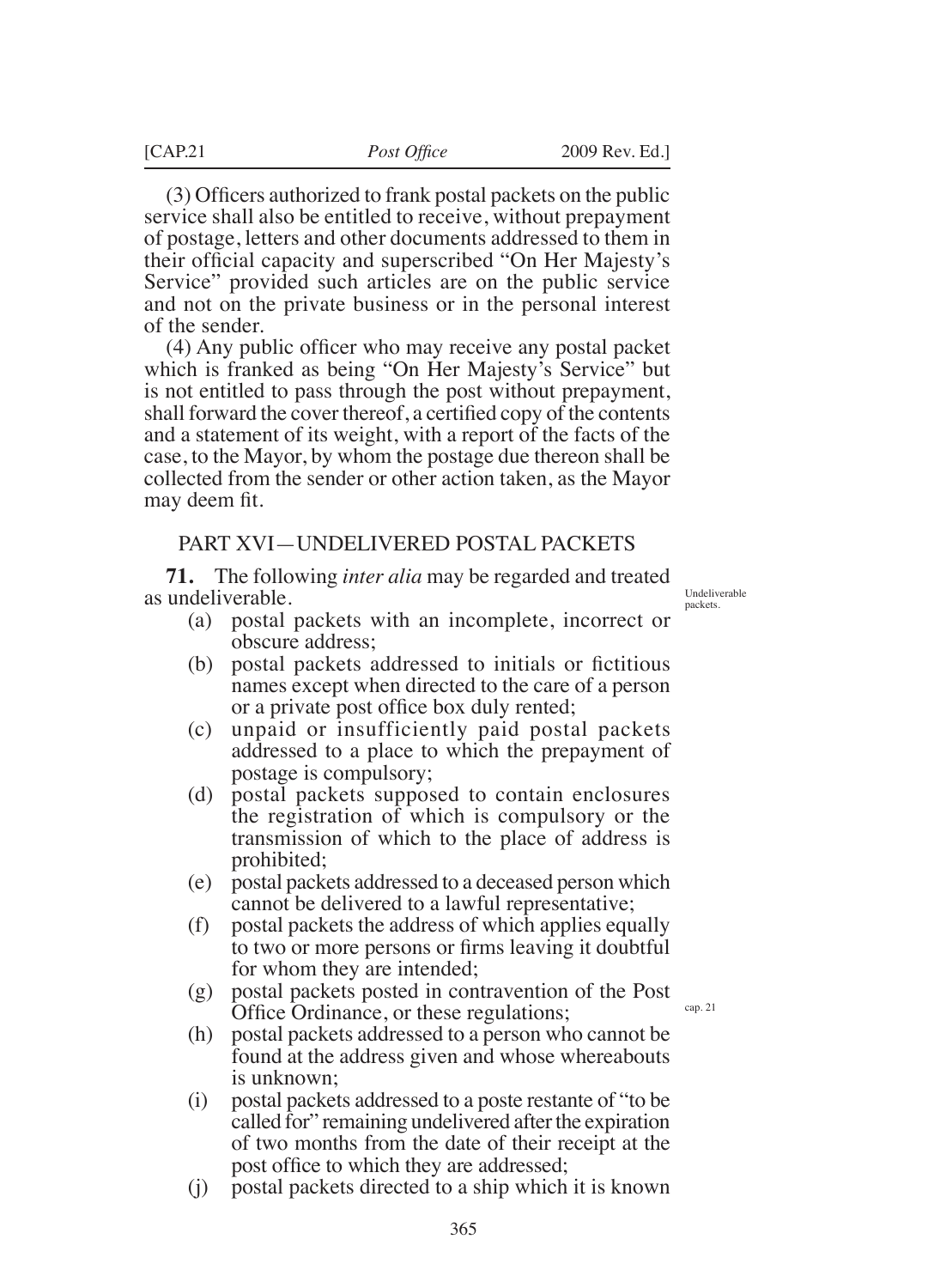will not be at the port to which such articles are addressed within a period of six months from the date of their receipt at the post ofice at such port.

**72.**—(1) Subject to the provisions of the next succeeding paragraph, every postal packet which remains undelivered at the post ofice shall be kept at such ofice for delivery for a period of one month; and if still undelivered at the expiration of such period shall be dealt with as provided by the next succeeding regulation:

Provided that postal packets originally posted outside Pitcairn Island shall be kept for a period of six months before being dealt with.

(2) Any undelivered postal packet (other than a parcel or a newspaper) bearing on the outside of the cover the name and address of the writer or sender thereof may, after retention for the usual period at the ofice to which the same has been forwarded for delivery, be returned unopened from such ofice to such writer or sender; and any postal packet (other than a parcel or a newspaper) bearing on the address side of the cover thereof a request that it be returned to the sender if undelivered after the expiration of a specified period shorter than the time prescribed for the retention of undelivered postal packets generally, shall be returned in like manner immediately after the expiration of the period specified in such request.

**73.**—(1) All postal packets other than parcels or newspapers remaining undelivered shall be disposed of in the following manner—

- (a) a postal packet from a place beyond Pitcairn Island shall be returned unopened to the country of origin;
- (b) a postal packet originally posted within the Island shall if possible, be returned to the writer or sender thereof. When necessary, any such postal packet may be opened by the Postmaster;
- (c) a postal packet which cannot be delivered either to the addressee or to the writer or sender thereof may, unless it contains coin or valuable or saleable articles, be destroyed by the Postmaster;
- (d) a postal packet found to contain coin or any valuable or saleable article shall be safely kept and a memorandum of such contents shall be made and preserved for six months, at the end of which time the coin shall be paid to the general revenue and the valuable or saleable article may be destroyed or sold as the Mayor may direct; and if sold, the proceeds thereof shall be paid into general revenue.

How undelivered packets to be dealt with.

Disposal of undelivered packets.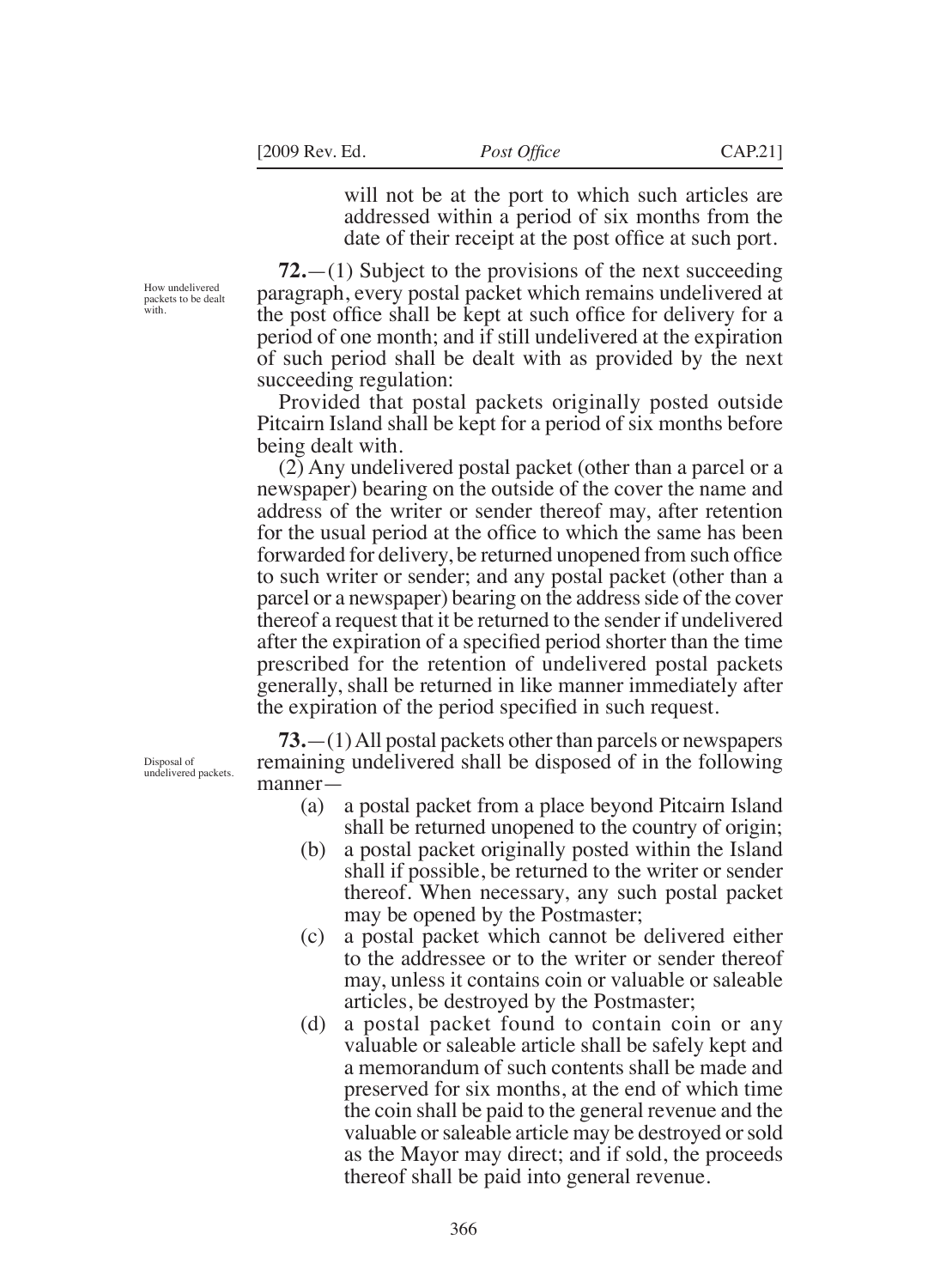(2) Before an undelivered postal packet on which postal charges have become due is returned to the sender, such postal charges shall be paid by the sender.

(3) Printed papers of no value shall not be returned to the country of origin or to the senders unless their return has been asked for by means of a note on the cover.

#### PART XVII—THE POSTMASTER AND THE PUBLIC

**74.** No information shall be given respecting postal packets passing through a post ofice except to the persons to whom they are addressed; and in no other way shall information of a private character be made public.

**75.** Except as provided in these regulations, the Postmaster shall not return any postal packet to the writer or sender or to any one else or delay forwarding it to its destination according to the address.

**76.**—(1) The Postmaster is not bound to weigh postal packets for the public but he may do so if his duty is not thereby impeded.

(2) This regulation does not apply to parcels which shall be tested both as to weight and size before being accepted.

**77.** The Postmaster is not bound to give change and when money is paid at the post ofice, whether as change or otherwise, no question as to its right amount, goodness or weight shall be entertained after it has been removed from the counter.

Information.

Return of postal packets.

Weighing of postal packets.

Giving of change.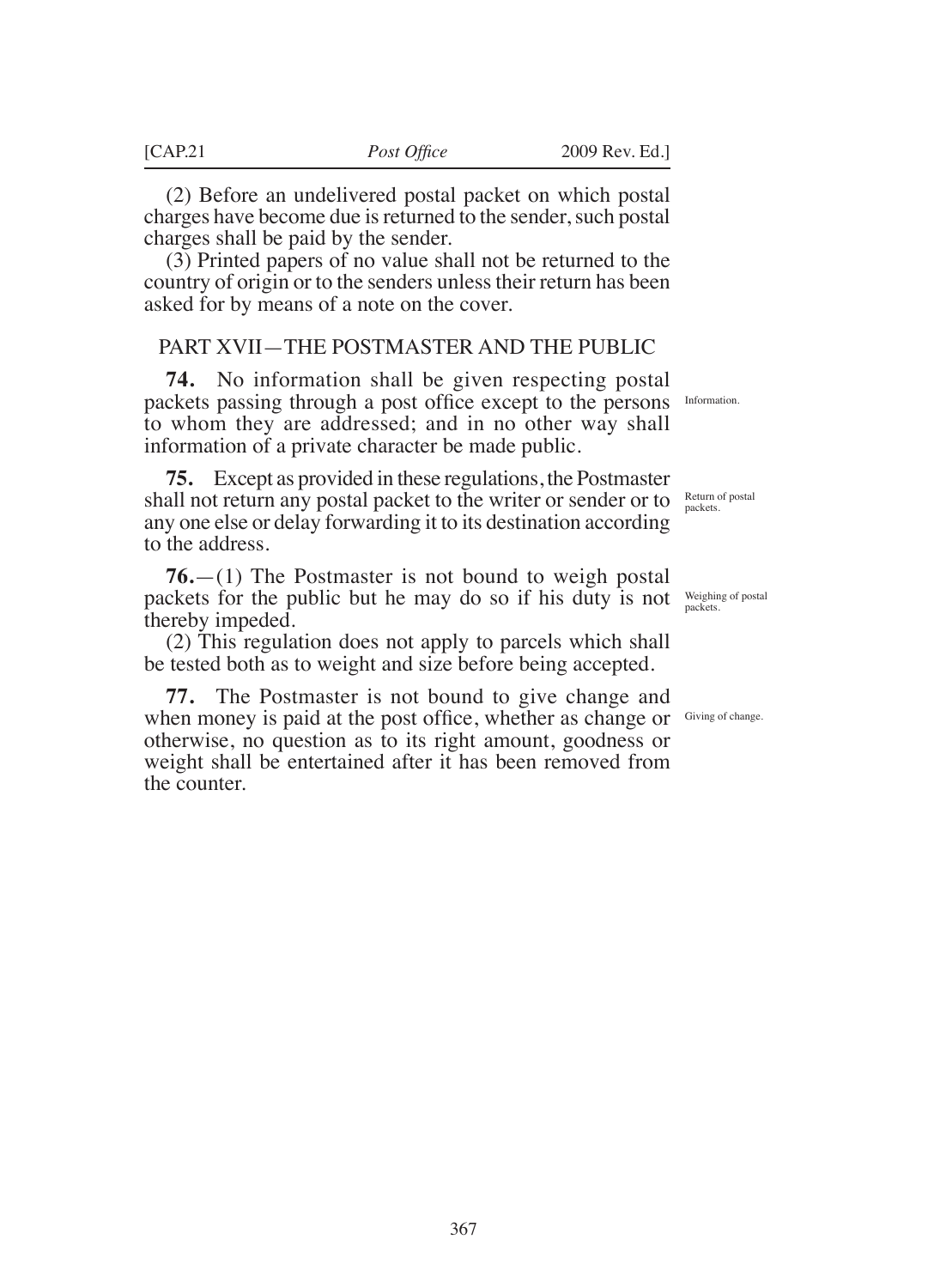[2011 Rev. Ed. *Post Ofice* CAP.21]

# SCHEDULE

**(APPENDIX A, APPENDIX B, APPENDIX C and APPENDIX E all repealed by Regulations approved by the Governor on 31 December 2010.)**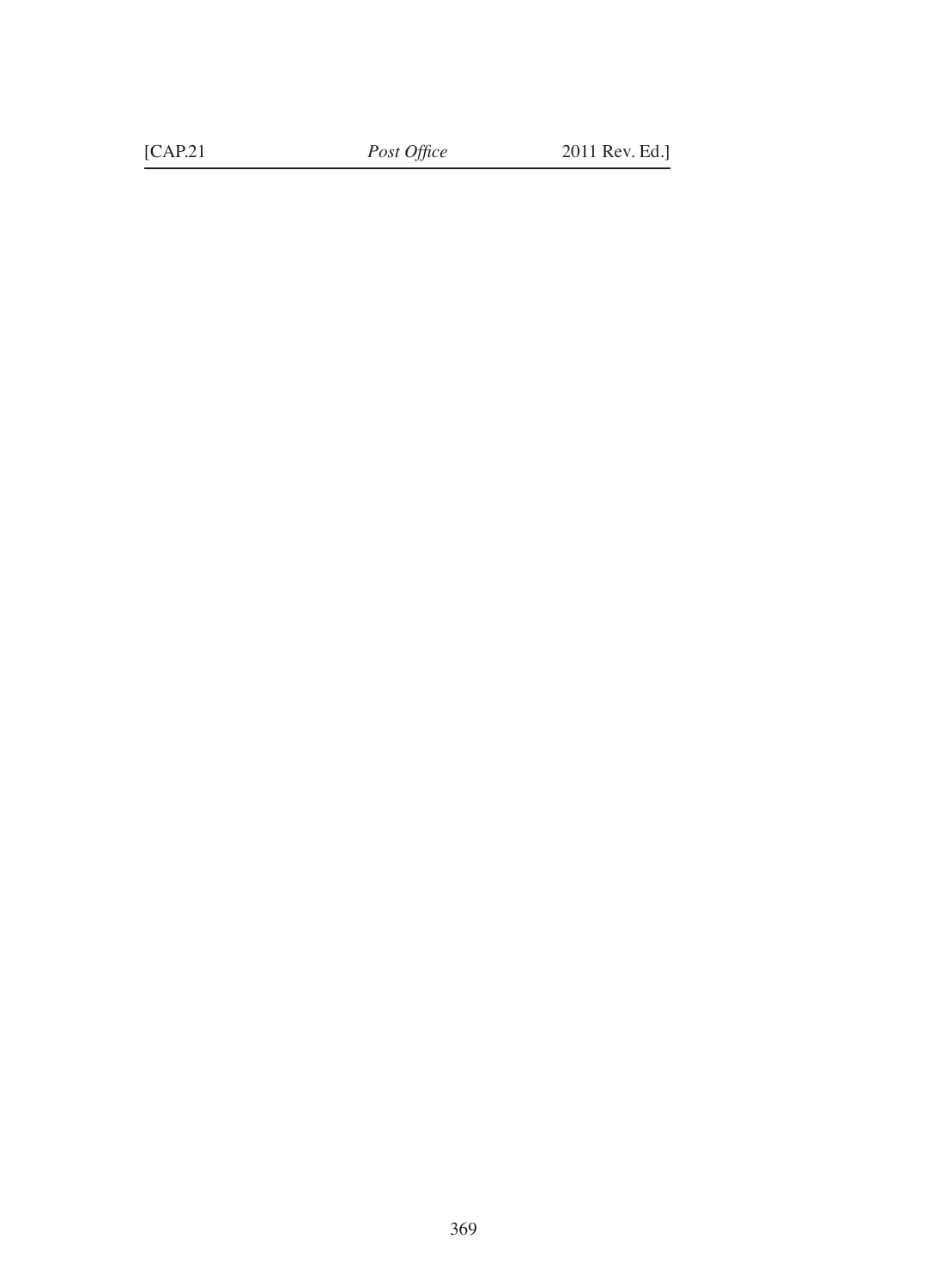[2011 Rev. Ed. *Post Ofice* CAP.21]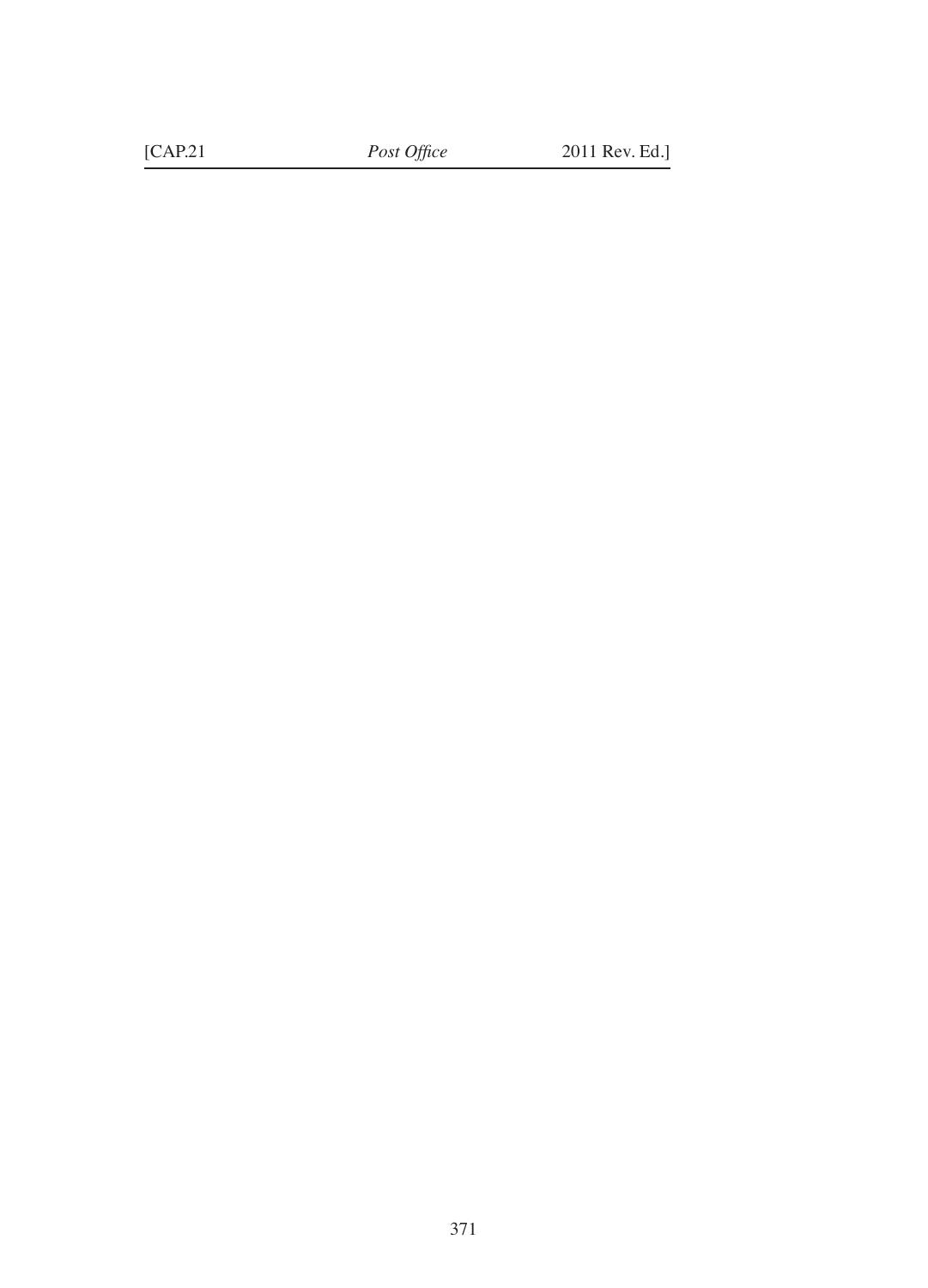#### **APPENDIX D DIMENSIONS AND WEIGHTS OF POSTAL ITEMS**

## **Letters**

# **Size weights and dimensions for international letters.**

| <b>Size</b> | <b>Maximum</b><br><b>Dimensions</b> | <b>Maximum</b><br>Weight | <b>Maximum</b><br><b>Thickness</b> |
|-------------|-------------------------------------|--------------------------|------------------------------------|
| Postcards   | $120$ mm x $235$ mm                 | 10g                      |                                    |
| Medium      | $120$ mm x $235$ mm                 | 200g                     | 10 <sub>mm</sub>                   |
| Large       | $230$ mm x $325$ mm                 | 200g                     | 10 <sub>mm</sub>                   |
| Extra Large | $260$ mm x 385mm                    | 200g                     | 10mm                               |

## **Small Parcels, Rolls and Tubes**

| Item                | <b>Maximum</b><br><b>Dimensions</b>                         | <b>Maximum</b><br>Weight |                |
|---------------------|-------------------------------------------------------------|--------------------------|----------------|
| <b>Small Parcel</b> | Length $+$ width Length of any<br>$+$ depth<br>Up to 900mm  | side<br>Up to 600mm      | $1 \text{ kg}$ |
| Rolls $&$<br>Tubes  | $Length + twice$<br>diameter<br>Up to 1040mm $ Up$ to 900mm | Length                   | $1 \text{ kg}$ |

#### **Parcels**

| Item    | Maximum<br><b>Dimensions</b> | <b>Maximum</b><br>Weight |      |
|---------|------------------------------|--------------------------|------|
| Parcels | Length $+$ girth             | Length of any            |      |
|         |                              | side                     |      |
|         | Up to 2 metres               | $1.05$ metres            | 10kg |

#### **Literature for the Blind**

Post free by Economy International only. Maximum weight 7kg.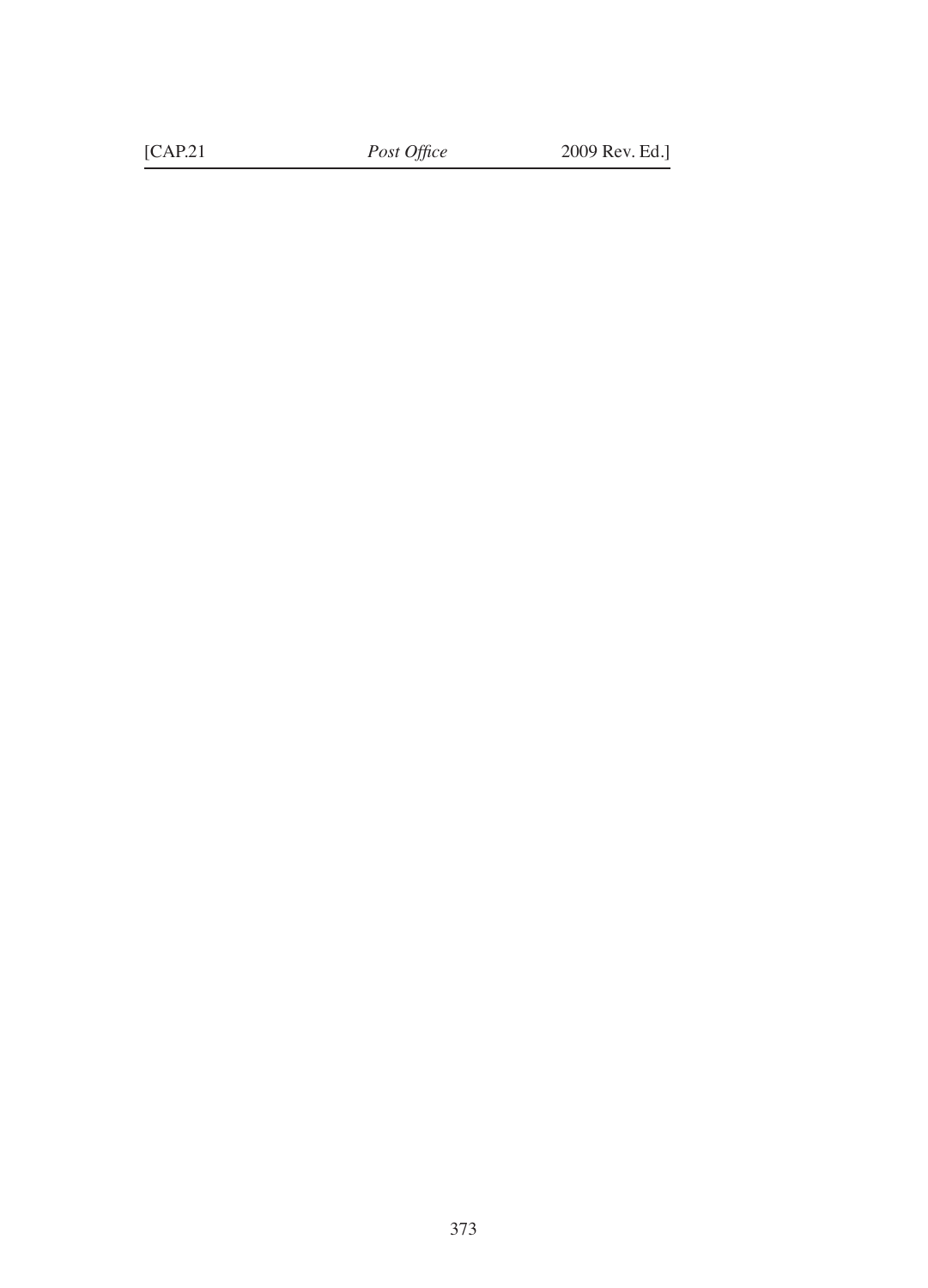## **APPENDIX F PARCEL POST LABELS (Regulation 48) PITCAIRN ISLAND PARCEL POST**

# Parcel Post (Regulation 48)

|                                                                                                                                                                                                                                                                                                                                                                                                                                                                         |                                   | <b>IMPORTANT</b>                                                                                                                                                                                                                                                                                                                                                                                                                                                                                                             |                           |                                                                      |                                 |            |
|-------------------------------------------------------------------------------------------------------------------------------------------------------------------------------------------------------------------------------------------------------------------------------------------------------------------------------------------------------------------------------------------------------------------------------------------------------------------------|-----------------------------------|------------------------------------------------------------------------------------------------------------------------------------------------------------------------------------------------------------------------------------------------------------------------------------------------------------------------------------------------------------------------------------------------------------------------------------------------------------------------------------------------------------------------------|---------------------------|----------------------------------------------------------------------|---------------------------------|------------|
| POSTAL ADMINISTRATION<br>PITCAIRN ISLAND<br><b>CUSTOMS</b><br><b>DECLARATION</b>                                                                                                                                                                                                                                                                                                                                                                                        |                                   | The customs abroad need to know exactly what<br>is in your package. If this declaration does not<br>provide sufficient information there may be<br>delay and inconvenience to the addressee. Make<br>sure that the contents are described separately,<br>accurately, and in detail. Give all relevant<br>information and do not use general descriptions<br>such as "foodstuff", "clothing", "gift". False,<br>misleading or incomplete declaration may lead<br>to seizure of the package or the imposition of<br>penalties. |                           |                                                                      |                                 |            |
| Total gross<br>weight of<br>parcel                                                                                                                                                                                                                                                                                                                                                                                                                                      | Country of<br>Origin              |                                                                                                                                                                                                                                                                                                                                                                                                                                                                                                                              | Country of<br>Destination | INSERT 'X' if contents are:<br>A gift !                              |                                 |            |
|                                                                                                                                                                                                                                                                                                                                                                                                                                                                         |                                   |                                                                                                                                                                                                                                                                                                                                                                                                                                                                                                                              |                           |                                                                      | A sample of merchandise !       |            |
|                                                                                                                                                                                                                                                                                                                                                                                                                                                                         | Statement of Contents (see above) |                                                                                                                                                                                                                                                                                                                                                                                                                                                                                                                              |                           | Tariff<br>Number                                                     | Value                           | Net Weight |
| Qty                                                                                                                                                                                                                                                                                                                                                                                                                                                                     | <b>Detailed Description</b>       |                                                                                                                                                                                                                                                                                                                                                                                                                                                                                                                              |                           |                                                                      | \$                              |            |
|                                                                                                                                                                                                                                                                                                                                                                                                                                                                         |                                   |                                                                                                                                                                                                                                                                                                                                                                                                                                                                                                                              |                           |                                                                      |                                 |            |
|                                                                                                                                                                                                                                                                                                                                                                                                                                                                         |                                   |                                                                                                                                                                                                                                                                                                                                                                                                                                                                                                                              |                           |                                                                      |                                 |            |
|                                                                                                                                                                                                                                                                                                                                                                                                                                                                         |                                   |                                                                                                                                                                                                                                                                                                                                                                                                                                                                                                                              |                           |                                                                      |                                 |            |
|                                                                                                                                                                                                                                                                                                                                                                                                                                                                         |                                   |                                                                                                                                                                                                                                                                                                                                                                                                                                                                                                                              |                           |                                                                      |                                 |            |
|                                                                                                                                                                                                                                                                                                                                                                                                                                                                         |                                   |                                                                                                                                                                                                                                                                                                                                                                                                                                                                                                                              |                           |                                                                      |                                 |            |
| Instructions for disposal in the event of non-delivery must be indicated<br>by placing a tick in the appropriate box below. The sender must repay all<br>charges due on a returned parcel which in the case of return by air may<br>be considerable. Parcels for which the sender has not given instructions<br>are returned without advice.<br>If the parcel cannot be delivered as addressed, I request that it be:<br>! (a) returned to me forthwith by *surface/air |                                   |                                                                                                                                                                                                                                                                                                                                                                                                                                                                                                                              |                           |                                                                      |                                 |            |
|                                                                                                                                                                                                                                                                                                                                                                                                                                                                         |                                   |                                                                                                                                                                                                                                                                                                                                                                                                                                                                                                                              |                           | ! (b) returned to me by *surface/air at the end of a period of  days |                                 |            |
|                                                                                                                                                                                                                                                                                                                                                                                                                                                                         |                                   |                                                                                                                                                                                                                                                                                                                                                                                                                                                                                                                              |                           | ! (c) delivered or redirected by *surface/air to:                    |                                 |            |
|                                                                                                                                                                                                                                                                                                                                                                                                                                                                         |                                   |                                                                                                                                                                                                                                                                                                                                                                                                                                                                                                                              |                           |                                                                      |                                 |            |
|                                                                                                                                                                                                                                                                                                                                                                                                                                                                         |                                   |                                                                                                                                                                                                                                                                                                                                                                                                                                                                                                                              |                           |                                                                      |                                 |            |
|                                                                                                                                                                                                                                                                                                                                                                                                                                                                         |                                   |                                                                                                                                                                                                                                                                                                                                                                                                                                                                                                                              |                           |                                                                      |                                 |            |
| ! (d) treated as abandoned                                                                                                                                                                                                                                                                                                                                                                                                                                              |                                   |                                                                                                                                                                                                                                                                                                                                                                                                                                                                                                                              |                           |                                                                      |                                 |            |
| The undersigned certifies that the particulars given in this<br>Declaration are correct.                                                                                                                                                                                                                                                                                                                                                                                |                                   |                                                                                                                                                                                                                                                                                                                                                                                                                                                                                                                              |                           |                                                                      | Senders<br>reference,<br>if any |            |
| Signature<br>and<br>Address<br>of Sender                                                                                                                                                                                                                                                                                                                                                                                                                                |                                   |                                                                                                                                                                                                                                                                                                                                                                                                                                                                                                                              |                           |                                                                      |                                 |            |
|                                                                                                                                                                                                                                                                                                                                                                                                                                                                         |                                   |                                                                                                                                                                                                                                                                                                                                                                                                                                                                                                                              |                           | *Delete whichever is applicable                                      |                                 |            |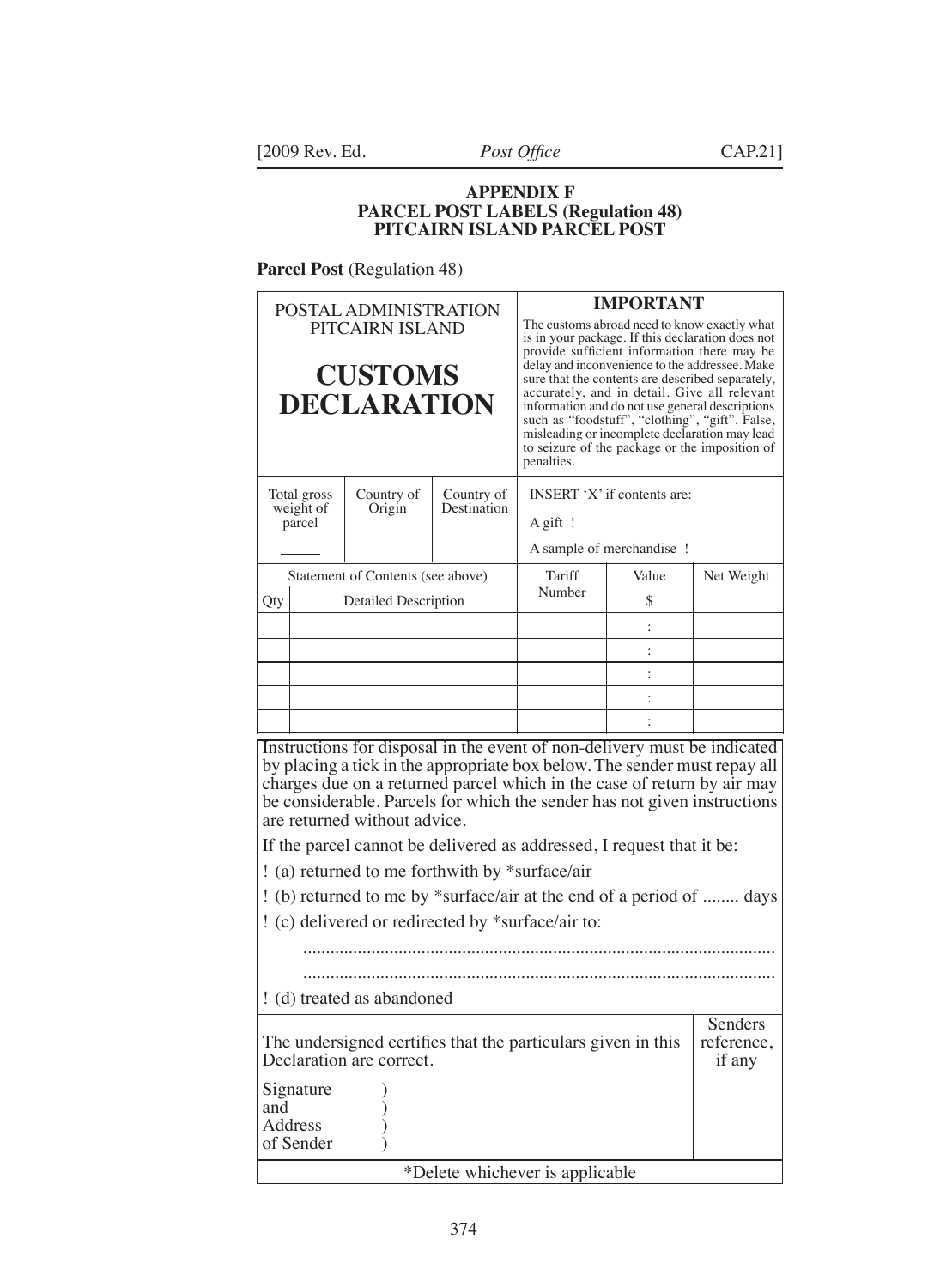# **Small Packet Label (Regulation 48)**

## *Custom Declaration Douane CN22*

| Merchandise/Sample Gift .<br>Enchantilloncommercial Cadeau | <b>Documents</b><br><i>Documents</i> | <b>Value</b><br>(Valeur) |
|------------------------------------------------------------|--------------------------------------|--------------------------|
|                                                            |                                      |                          |
| Total weight ( <i>Poids brut</i> )                         | Total value NZ\$ (Valeur totale)     |                          |

This article may be opened oficially (Peut être ouvert d'ofice)

Signature of Sender *Signature de l'expénditeur X*

*Small packet/Printed Papers*

OS 8A (12/99)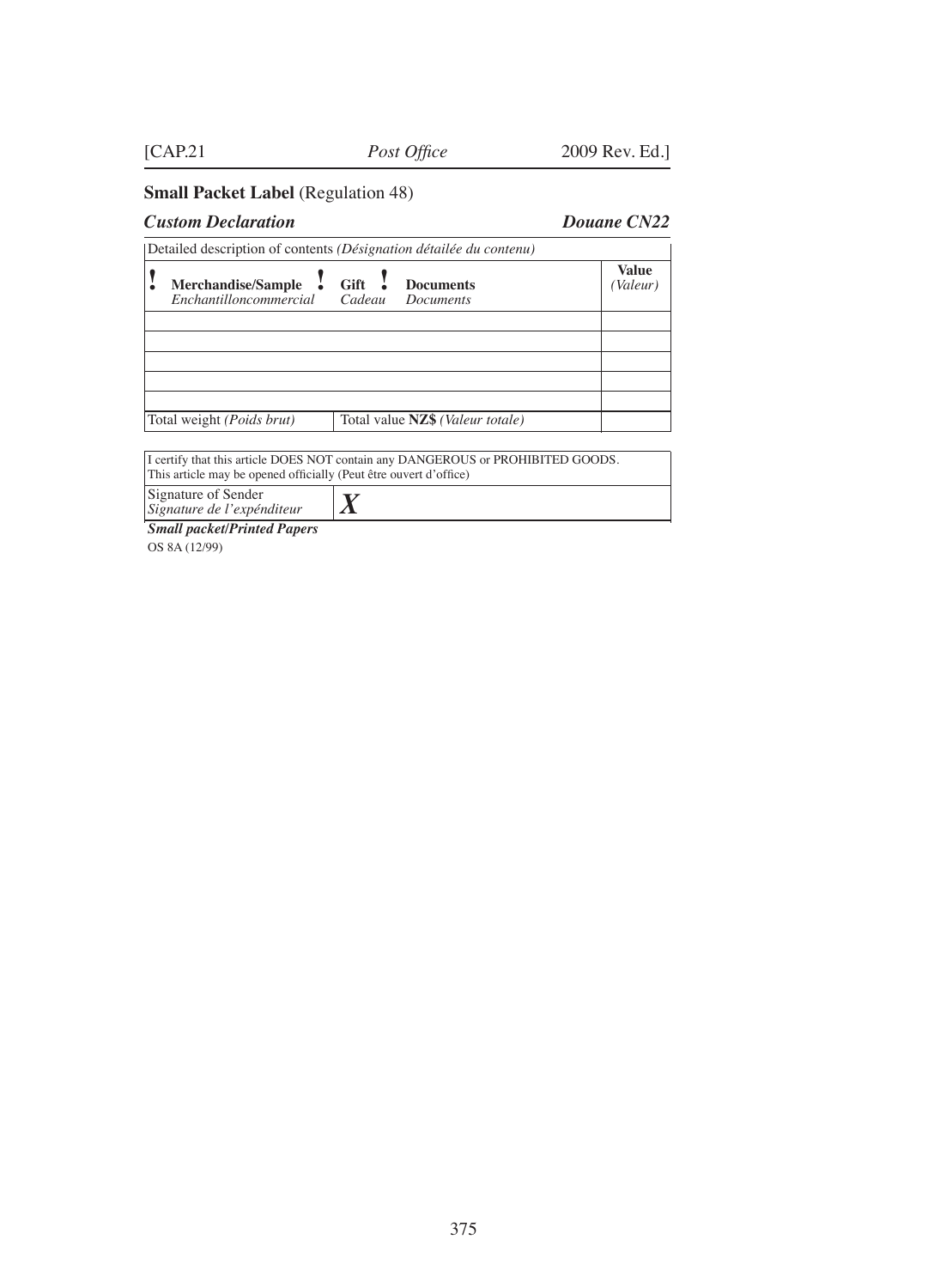# CHAPTER XXI

# POST OFFICE

## Section 13

# **POSTAL ORDER REGULATIONS**

# Arrangement of Regulations

Regulations: 14th July 1954, 9th November 1958, 4th November 1968, 26th March 1971.

- Regulation
	- 1. Short title.
	- 2. Payment restricted to British postal orders.
	- 3. Where postal orders are payable.
	- 4. Poundage.
	- 5. Stamps attached to postal orders in extension of face value.
	- 6. Issue of orders.
	- 7. Validity of orders.
	- 8. Signature of payee to be obtained.
	- 9. Mutilated or defaced orders.
- 10. Payment of orders in intestate estates.
- 11. Non-liability of the postmaster. **SCHEDULE**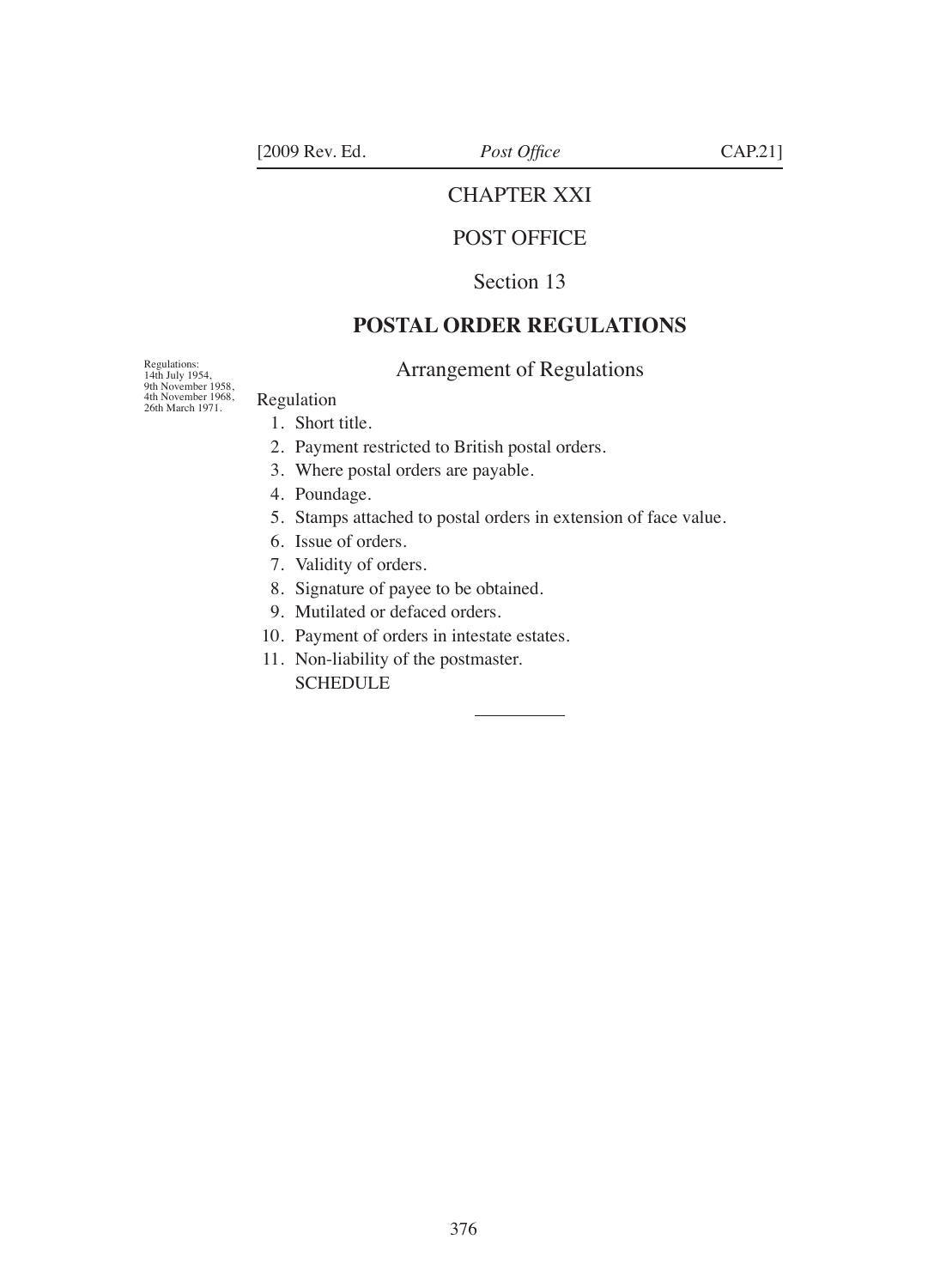## POST OFFICE

## (Section 13)

## **POSTAL ORDER REGULATIONS**

**1.** These Regulations may be cited as the Postal Order Regulations.

**2.** The payment of postal orders under these Regulations shall be restricted to British postal orders issued in the United Kingdom or such other countries as the Governor may from time to time by notice declare.

**3.** Postal orders may be issued for payment within such countries of the British Commonwealth and other countries as the Governor may from time to time by notice declare.

**4.** The rates of poundage which shall be charged for the issue of postal orders shall be as set out in the Schedule hereto.

**5.**—(1) Postage stamps, not exceeding two in number and nine cents (or its nearest equivalent in the currency of the country of issue) in value may be afixed to the face of any postal order to supplement its value, and such order shall be cashed on presentation for the full value of the order and the stamps combined:

Provided that the stamps are afixed in the spaces set apart for the purpose only; that they represent 1 cent or its nearest equivalent in the currency of the country of issue or a multiple thereof, and are stamps of the Islands, the United Kingdom or of the country in which the order shall have been issued; and that such country has agreed to the encashment of stamps when affixed to postal orders.

(2) Postage stamps perforated with initials or marks, and embossed or impressed stamps cut out of envelopes, postcard wrappers, letter-cards, or other articles shall not be available for attachment to postal orders.

**6.** Before any postal order shall be issued, the remitter shall pay to the Postmaster the amount of the order and the poundage due thereon, and shall furnish all such information as may be required by the Postmaster. The Postmaster shall then sign the order and stamp it with the date-stamp of his ofice, indicating the date upon which the order is issued.

**7.** No postal order shall be paid after the expiration of six months from the last day of the month in which it shall have been issued, except under the express authority of the

Short title.

Payment restricted to British postal orders.

Where postal orders are payable.

Poundage.

Stamps attached to postal orders in extension of face value.

Issue of orders.

Validity of orders.